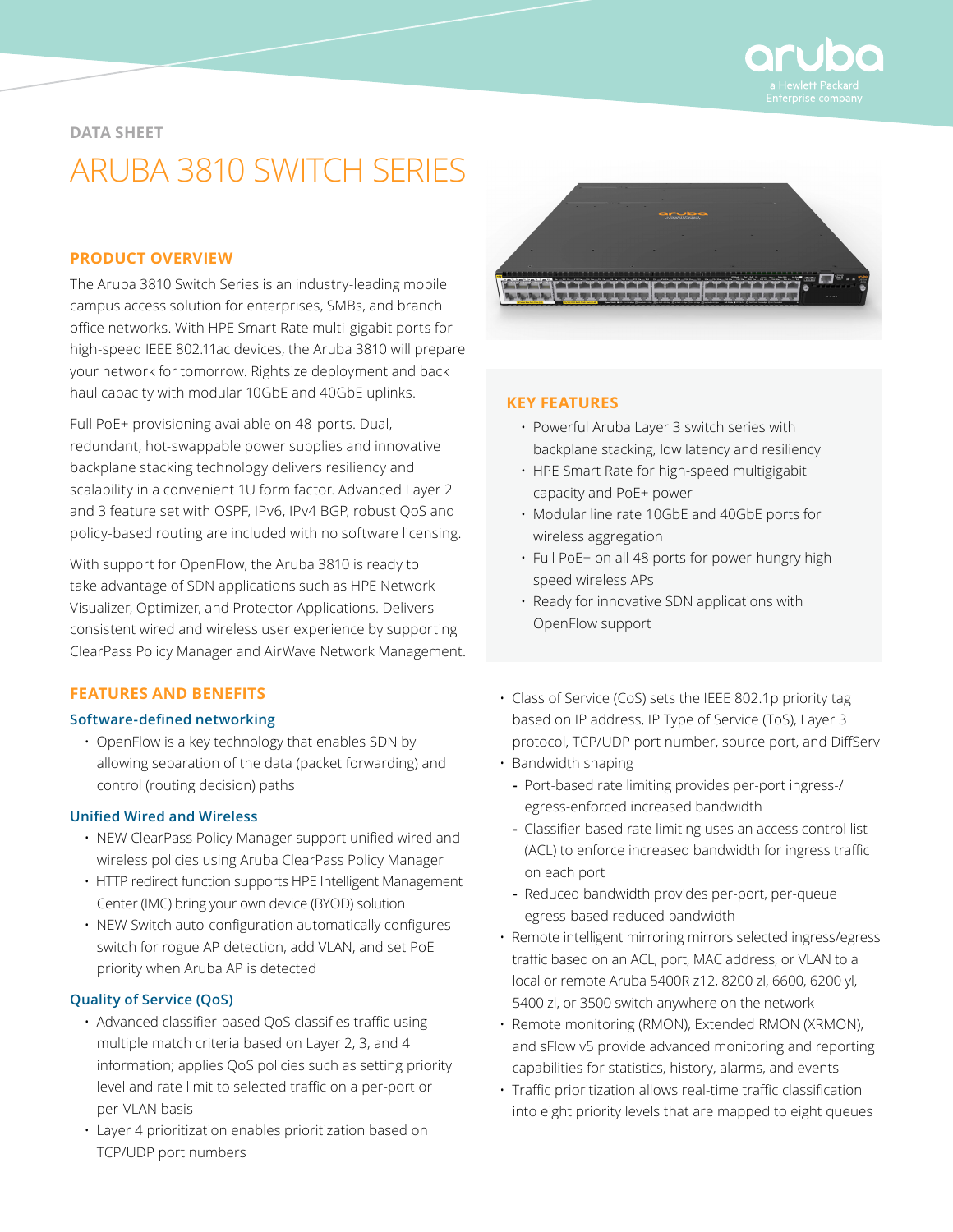## **Management**

- Friendly port names allows assignment of descriptive names to ports
- IEEE 802.1AB Link Layer Discovery Protocol (LLDP) advertises and receives management information from adjacent devices on a network, facilitating easy mapping by network management applications
- Command authorization leverages RADIUS to link a custom list of CLI commands to an individual network administrator's login; an audit trail documents activity
- Multiple configuration files stores easily to the flash image
- Dual flash images provides independent primary and secondary operating system files for backup while upgrading
- Out-of-band Ethernet management port enables management over a separate physical management network; and keeps management traffic segmented from network data traffic
- Comware CLI
	- **-** Comware-compatible CLI bridges the experience of Hewlett Packard Enterprise Comware CLI users who are using the ProVision CLI
	- **-** Display and fundamental Comware CLI commands are natively embedded in the switch CLI; display output is formatted as on Comware-based switches; fundamental commands provide Comware-familiar initial switch setup
	- **-** Configuration Comware CLI commands when Comware commands are entered, CLI help is elicited to formulate the correct ProVision software CLI command
- NEW Zero-Touch ProVisioning (ZTP) uses settings in DHCP to enable ZTP with Aruba AirWave Network Management
- Unidirectional Link Detection (UDLD) support HPE UDLD and DLDP protocols to monitor a cable between two switches and shut down the ports on both ends if a broken link is detected, preventing network problems such as loops

#### **Connectivity**

- Jumbo frames on Gigabit Ethernet and 10-Gigabit Ethernet ports, jumbo frames allow high-performance remote backup and disaster-recovery services
- IEEE 802.3at PoE+ provides up to 30 W per port to IEEE 802.3at-complaint PoE/PoE+-powered devices such as video IP phones, IEEE 802.11n wireless access points, and advanced pan/zoom/tilt security cameras
- Pre-standard PoE support detects and provides power to pre-standard PoE devices (refer to the list of supported devices in the product FAQs, which can be accessed at [www.hpe.com](http://www.hpe.com
))
- Choice of uplinks
	- **-** SFP+ uplink models provide fiber-optic (up to 70 km) or direct-attach-cable (DAC) connectivity
	- **-** 10GBASE-T uplink models offer 10GbE speeds, using standard RJ-45 connectors and standard twisted-pair cabling up to 100 m
- Auto-MDIX provides automatic adjustments for straightthrough or crossover cables on all RJ-45 ports
- NEW IPv6
	- **-** IPv6 host enables switch management in an IPv6 network
	- **-** Dual stack (IPv4 and IPv6) transitions IPv4 to IPv6, supporting connectivity for both protocols
	- **-** MLD snooping forwards IPv6 multicast traffic to the appropriate interface
	- **-** IPv6 ACL/QoS supports ACL and QoS for IPv6 traffic
	- **-** IPv6 routing supports static, RIPng, OSPFv3 routing protocols
	- **-** 6in4 tunneling supports encapsulation of IPv6 traffic in IPv4 packets
	- **-** Security provides RA guard, DHCPv6 protection, dynamic IPv6 lockdown, and ND snooping

#### **Performance**

- Selectable queue configurations allows for increased performance by selecting the number of queues and associated memory buffering that best meet the requirements of the network applications
- Energy-efficient design
	- **-** 80 PLUS Silver Certified power supply Increases power efficiency and savings
	- **-** Energy-efficient Ethernet (EEE) support reduces power consumption in accordance with IEEE 802.3az
- Meshed stacking technology
	- **-** High-performance stacking provides up to 336 Gb/s of stacking throughput; each 4-port stacking module can support up to 42 Gb/s in each direction per stacking port
	- **-** Ring, chain, and mesh topologies support up to a 10-member ring or chain and 5-member fully meshed stacks; meshed topologies offer increased resiliency vs. a standard ring
	- **-** Virtualized switching provides simplified management as the switches appear as a single chassis when stacked
- Aruba Provision ASIC architecture is designed with the latest ProVision ASIC, providing very low latency, increased packet buffering, and adaptive power consumption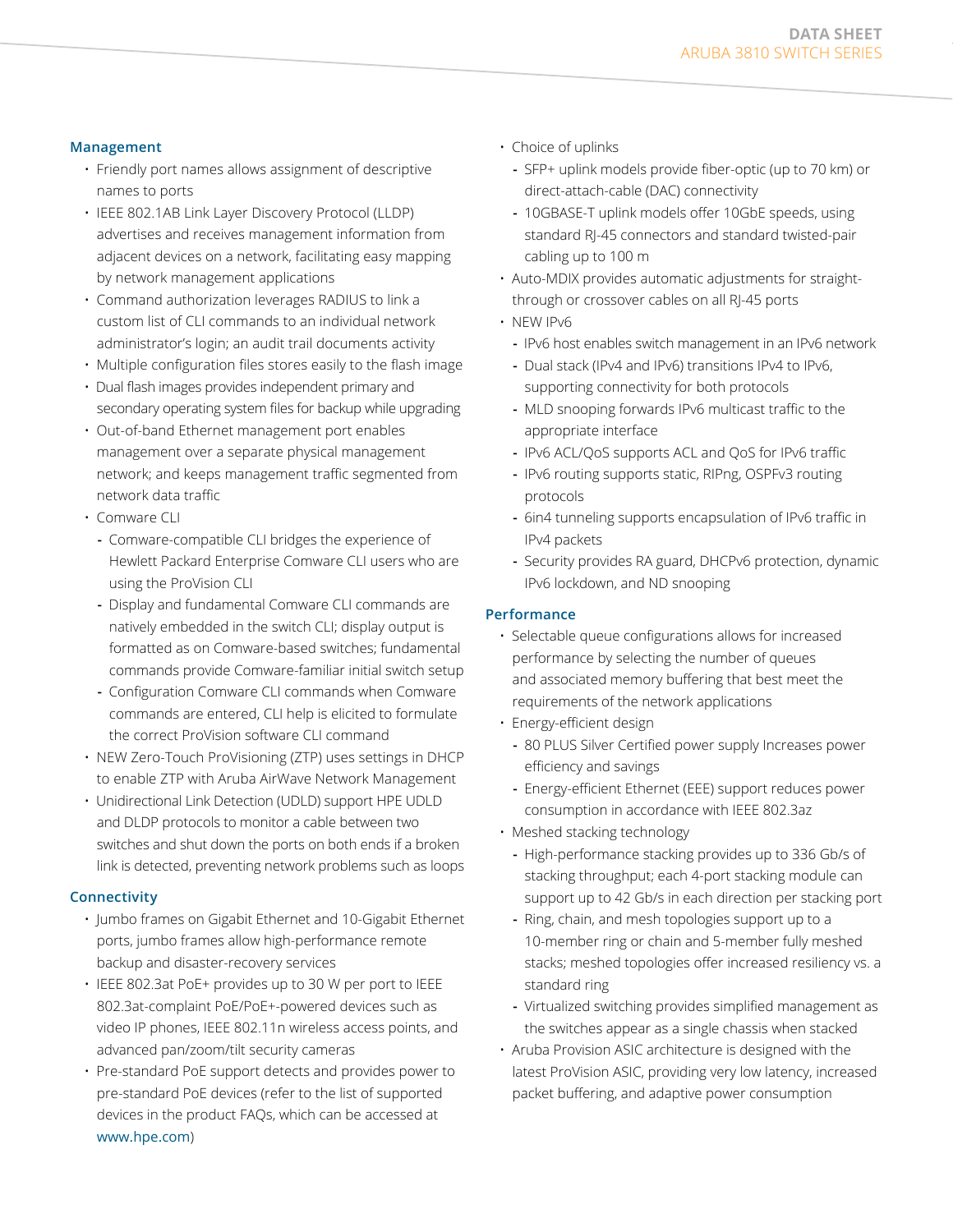# **Resiliency and high availability**

- Virtual Router Redundancy Protocol (VRRP) allows groups of two routers to dynamically back each other up to create highly available routed environments in IPv4 and IPv6 networks
- Nonstop switching and routing improves network availability to better support critical applications, such as unified communication and mobility; traffic will continue to be forwarded during failovers, when the backup member of the stack becomes the commander
- IEEE 802.3ad Link Aggregation Protocol (LACP) and Hewlett Packard Enterprise port trunking support up to 24 trunks, each with up to 8 links (ports) per trunk
- IEEE 802.1s Multiple Spanning Tree provides high link availability in multiple VLAN environments by allowing multiple spanning trees; provides legacy support for IEEE 802.1d and IEEE 802.1w
- Dual hot-swappable power supplies
	- **-** Increased resiliency provides secondary power supply to enable complete switch power redundancy in case of power line or supply failure
	- **-** Increased PoE+ power provides the secondary power supply to increase the total available PoE+ power
- Distributed trunking enables loop-free and redundant network topology without using Spanning Tree Protocol; allows a server or switch to connect to two switches using one logical trunk for redundancy and load sharing
- SmartLink provides easy-to-configure link redundancy of active and standby links

## **Layer 2 switching**

- IEEE 802.1ad QinQ increases the scalability of an Ethernet network by providing a hierarchical structure; connects multiple LANs on a high-speed campus or metro network
- NEW VLAN support and tagging supports the IEEE 802.1Q standard and 4096 VLANs simultaneously
- IEEE 802.1v protocol VLANs isolate select non-IPv4 protocols automatically into their own VLANs
- MAC-based VLAN provides granular control and security; uses RADIUS to map a MAC address/user to specific VLANs
- Rapid Per-VLAN Spanning Tree (RPVST+) allows each VLAN to build a separate spanning tree to improve link bandwidth usage; is compatible with PVST+
- Hewlett Packard Enterprise switch meshing dynamically load balances across multiple active redundant links to increase available aggregate bandwidth; allows concurrent Layer 3 routing
- NEW GVRP and MVRP allows automatic learning and dynamic assignment of VLANs

## **Layer 3 services**

- Loopback interface address defines an address in Routing Information Protocol (RIP) and Open Standard Path First (OSPF), improving diagnostic capability
- Route maps provide more control during route redistribution; allow filtering and altering of route metrics
- User datagram protocol (UDP) helper function allows UDP broadcasts to be directed across router interfaces to specific IP unicast or subnet broadcast addresses; and helps prevent server spoofing for UDP services such as DHCP
- DHCP server centralizes and reduces the cost of IPv4 address management
- NEW Bidirectional Forwarding Detection (BFD) enables link connectivity monitoring and reduces network convergence time for static routing, OSPFv2, and VRRP

# **Layer 3 routing**

- Static IP routing provides manually configured routing for both IPv4 and IPv6 networks
- OSPF provides OSPFv2 for IPv4 routing and OSPFv3 for IPv6 routing
- Policy-based routing makes routing decisions based on policies set by the network administrator
- Border Gateway Protocol (BGP) provides IPv4 Border Gateway Protocol routing, which is scalable, robust, and flexible
- NEW Routing Information Protocol (RIP) provides RIPv1, RIPv2, and RIPng routing

# **Security**

- Source-port filtering allows only specified ports to communicate with each other
- RADIUS/TACACS+ eases switch management security administration by using a password authentication server
- Secure shell encrypts all transmitted data for secure remote CLI access over IP networks
- Secure Sockets Layer (SSL) encrypts all HTTP traffic, allowing secure access to the browser-based management GUI in the switch
- Port security allows access only to specified MAC addresses, which can be learned or specified by the administrator
- MAC address lockout prevents particular configured MAC addresses from connecting to the network
- Detection of malicious attacks monitors 10 types of network traffic and sends a warning when an anomaly that potentially can be caused by malicious attacks is detected
- Secure FTP allows secure file transfer to and from the switch; protects against unwanted file downloads or unauthorized copying of a switch configuration file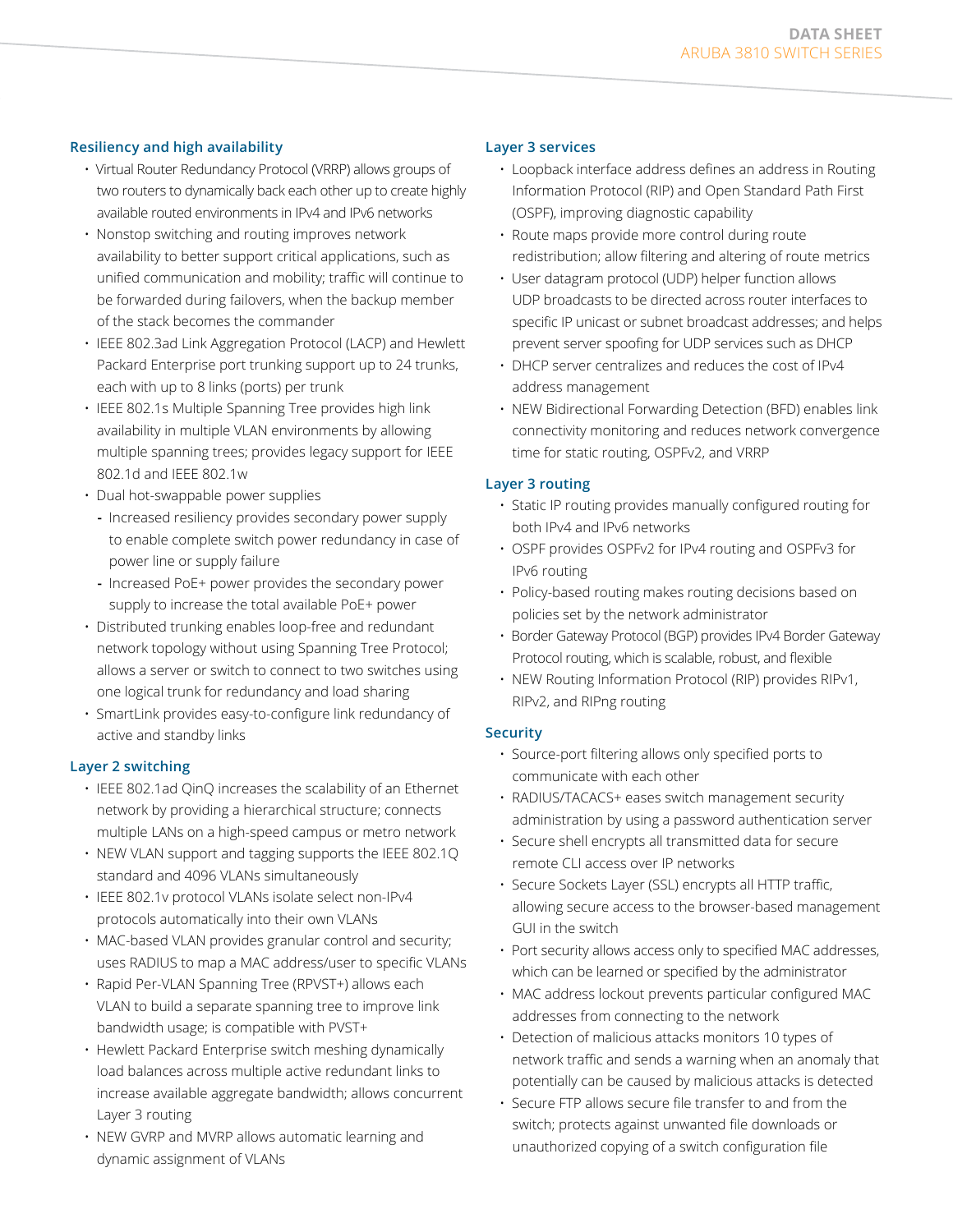- Switch management logon security helps secure switch CLI logon by optionally requiring either RADIUS or TACACS+ authentication
- Secure management access delivers secure encryption of all access methods (CLI, GUI, or MIB) through SSHv2, SSL, and/or SNMPv3
- ICMP throttling defeats ICMP denial-of-service attacks by enabling any switch port to automatically throttle ICMP traffic
- Virus throttling detects traffic patterns typical of wormtype viruses and either throttles or entirely prevents the virus from spreading across the routed VLANs or bridged interfaces without requiring external appliances
- Identity-driven ACL enables implementation of a highly granular and flexible access security policy and VLAN assignment specific to each authenticated network user
- STP BPDU port protection blocks Bridge Protocol Data Units (BPDUs) on ports that do not require BPDUs, preventing forged BPDU attacks
- Dynamic IP lockdown works with DHCP protection to block traffic from unauthorized hosts, preventing IP source address spoofing
- DHCP protection blocks DHCP packets from unauthorized DHCP servers, preventing denial-of-service attacks
- Dynamic ARP protection blocks ARP broadcasts from unauthorized hosts, preventing eavesdropping or theft of network data
- STP root guard protects the root bridge from malicious attacks or configuration mistakes
- Management Interface Wizard helps secure management interfaces such as SNMP, telnet, SSH, SSL, Web, and USB at the desired level
- Security banner displays a customized security policy when users log in to the switch
- Switch CPU protection provides automatic protection against malicious network traffic trying to shut down the switch
- ACLs provide filtering based on the IP field, source/ destination IP address/subnet and source/destination TCP/UDP port number on a per-VLAN or per-port basis
- Multiple authentication methods
	- **-** IEEE 802.1X authenticates multiple IEEE 802.1X users per port; prevents a user from "piggybacking" on another user's authentication
	- **-** Web-based authentication authenticates from Web browser for clients that do not support 802.1X supplicant
- **-** MAC-based authentication authenticates client with the RADIUS server based on client's MAC address
- **-** Concurrent authentication modes enables a switch port to accept up to 32 sessions of 802.1X, Web, and MAC authentication
- NEW Private VLAN provides network security by restricting peer-to-peer communication to prevent a variety of malicious attacks; typically a switch port can only communicate with other ports in the same community and/or an uplink port, regardless of VLAN ID or destination MAC address

## **Convergence**

- IP multicast snooping (data-driven IGMP) prevents flooding of IP multicast traffic
- LLDP-MED (Media Endpoint Discovery) defines a standard extension of LLDP that stores values for parameters such as QoS and VLAN to automatically configure network devices such as IP phones
- PoE allocations supports multiple methods (automatic, IEEE 802.3af class, LLDP-MED, or user-specified) to allocate PoE power for more efficient energy savings
- IP multicast routing (requires the premium license) includes PIM sparse and dense modes to route IP multicast traffic
- Auto VLAN configuration for voice
	- **-** RADIUS VLAN uses a standard RADIUS attribute and LLDP-MED to automatically configure a VLAN for IP phones
	- **-** CDPv2 uses CDPv2 to configure legacy IP phones
- Local MAC Authentication assigns attributes such as VLAN and QoS using locally configured profile that can be a list of MAC prefixes

## **Warranty and support**

- Limited Lifetime Warranty See [www.hpe.com/networking/warrantysummary](http://www.hpe.com/networking/warrantysummary) for warranty and support information included with your product purchase.
- Software releases to find software for your product, refer to [www.hpe.com/networking/support](http://www.hpe.com/networking/support); for details on the software releases available with your product purchase, refer to [www.hpe.com/networking/warrantysummary](http://www.hpe.com/networking/warrantysummary)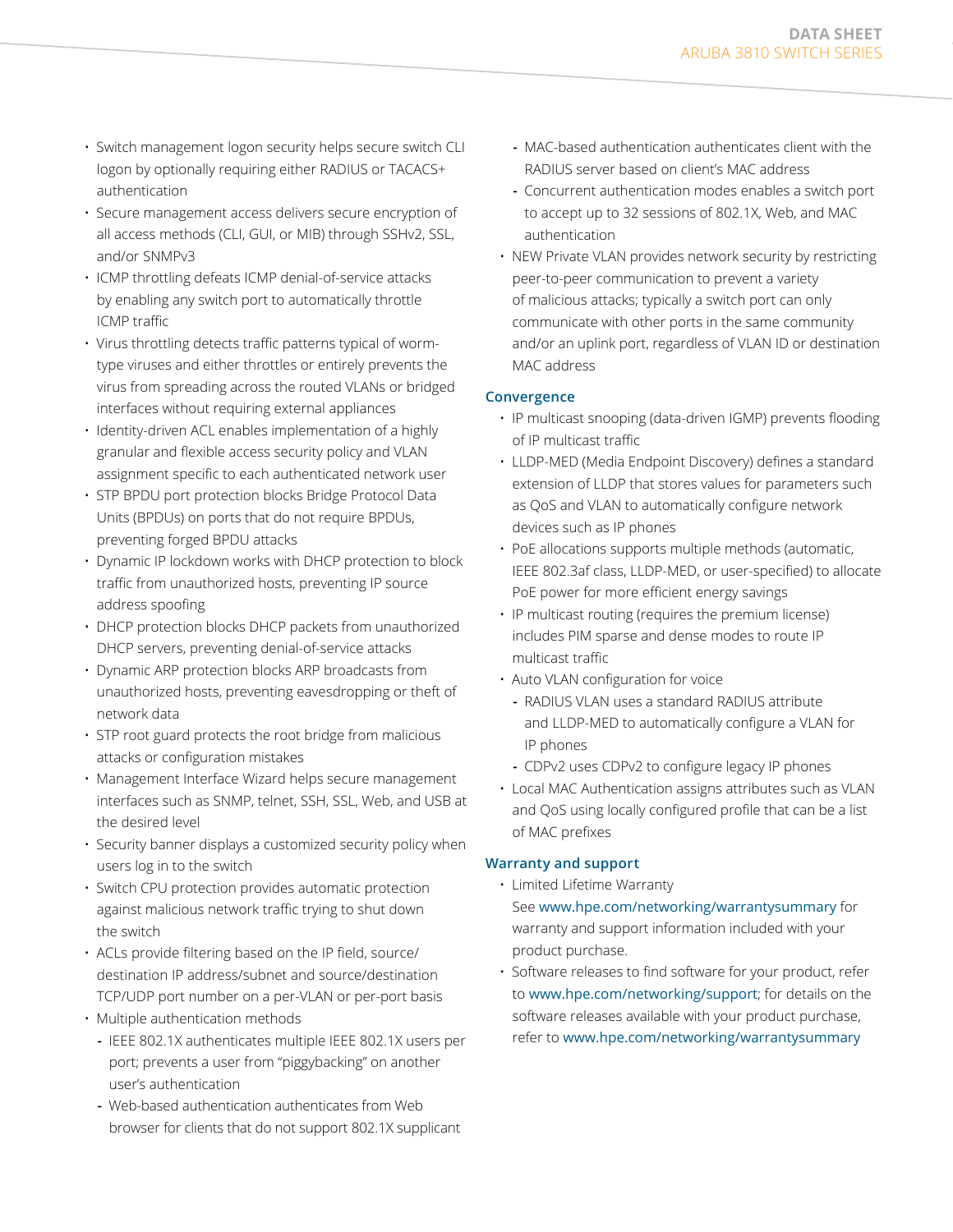| <b>SPECIFICATIONS</b>             |                                                                                                                                                                                                                                                                     |                                                                                                                                                                                                                                                                     |                                                                                                                                                                                                                                                                          |
|-----------------------------------|---------------------------------------------------------------------------------------------------------------------------------------------------------------------------------------------------------------------------------------------------------------------|---------------------------------------------------------------------------------------------------------------------------------------------------------------------------------------------------------------------------------------------------------------------|--------------------------------------------------------------------------------------------------------------------------------------------------------------------------------------------------------------------------------------------------------------------------|
|                                   | Aruba 3810M 24G 1-slot Switch<br>(ILO71A)                                                                                                                                                                                                                           | Aruba 3810M 48G 1-slot Switch<br>(JL072A)                                                                                                                                                                                                                           | Aruba 3810M 24G PoE+ 1-slot<br>Switch (JL073A)                                                                                                                                                                                                                           |
| <b>Included accessories</b>       |                                                                                                                                                                                                                                                                     |                                                                                                                                                                                                                                                                     |                                                                                                                                                                                                                                                                          |
|                                   | 1 Aruba 3810 Switch Fan Tray<br>( LO88A)                                                                                                                                                                                                                            | 1 Aruba 3810 Switch Fan Tray<br>( LO88A)                                                                                                                                                                                                                            | 1 Aruba 3810 Switch Fan Tray<br>( LO88A)                                                                                                                                                                                                                                 |
| I/O ports and slots               |                                                                                                                                                                                                                                                                     |                                                                                                                                                                                                                                                                     |                                                                                                                                                                                                                                                                          |
|                                   | 24 RJ-45 autosensing 10/100/1000<br>ports (IEEE 802.3 Type 10BASE-T,<br>IEEE 802.3u Type 100BASE-TX, IEEE<br>802.3ab Type 1000BASE-T); Duplex:<br>10BASE-T/100BASE-TX: half or full;<br>1000BASE-T: full only; Ports 1 - 24<br>support MACSec<br>1 open module slot | 48 RJ-45 autosensing 10/100/1000<br>ports (IEEE 802.3 Type 10BASE-T,<br>IEEE 802.3u Type 100BASE-TX, IEEE<br>802.3ab Type 1000BASE-T); Duplex:<br>10BASE-T/100BASE-TX: half or full;<br>1000BASE-T: full only; Ports 1 - 48<br>support MACSec<br>1 open module slot | 24 RJ-45 autosensing 10/100/1000<br>PoE+ ports (IEEE 802.3 Type<br>10BASE-T, IEEE 802.3u Type<br>100BASE-TX, IEEE 802.3ab Type<br>1000BASE-T, IEEE 802.3at PoE+);<br>Duplex: 10BASE-T/100BASE-TX: half<br>or full; 1000BASE-T: full only; Ports<br>1 - 24 support MACSec |
|                                   | Supports a maximum of 4 SFP+<br>ports or 1 40GbE ports, with<br>optional module                                                                                                                                                                                     | Supports a maximum of 4 SFP+<br>ports or 2 40GbE ports, with<br>optional module                                                                                                                                                                                     | 1 open module slot<br>Supports a maximum of 4 SFP+<br>ports or 1 40GbE ports, with<br>optional module                                                                                                                                                                    |
| <b>Additional ports and slots</b> |                                                                                                                                                                                                                                                                     |                                                                                                                                                                                                                                                                     |                                                                                                                                                                                                                                                                          |
|                                   | 1 stacking module slot<br>1 RJ-45 serial console port<br>1 RJ-45 out-of-band management<br>port<br>1 dual-personality (RJ-45 or USB<br>micro-B)                                                                                                                     | 1 stacking module slot<br>1 RJ-45 serial console port<br>1 RJ-45 out-of-band management<br>port<br>1 dual-personality (RJ-45 or USB                                                                                                                                 | 1 stacking module slot<br>1 RJ-45 serial console port<br>1 RJ-45 out-of-band management<br>port<br>1 dual-personality (RJ-45 or USB<br>micro-B)                                                                                                                          |
| <b>Power supplies</b>             |                                                                                                                                                                                                                                                                     | micro-B)                                                                                                                                                                                                                                                            |                                                                                                                                                                                                                                                                          |
|                                   | 2 power supply slots                                                                                                                                                                                                                                                | 2 power supply slots                                                                                                                                                                                                                                                | 2 power supply slots                                                                                                                                                                                                                                                     |
|                                   | 1 minimum power supply<br>required (ordered separately)                                                                                                                                                                                                             | 1 minimum power supply<br>required (ordered separately)                                                                                                                                                                                                             | 1 minimum power supply<br>required (ordered separately)                                                                                                                                                                                                                  |
| Fan tray                          |                                                                                                                                                                                                                                                                     |                                                                                                                                                                                                                                                                     |                                                                                                                                                                                                                                                                          |
|                                   | Includes:<br>1 x IL088A<br>1 fan tray slot<br>Switch ships with 1 JL088A fan tray<br>installed. Spares ordered separately.                                                                                                                                          | Includes:<br>1 x IL088A<br>1 fan tray slot<br>Switch ships with 1 JL088A fan tray<br>installed. Spares ordered separately.                                                                                                                                          | Includes:<br>1 x IL088A<br>1 fan tray slot<br>Switch ships with 1 JL088A fan tray<br>installed. Spares ordered separately.                                                                                                                                               |
| <b>Physical characteristics</b>   |                                                                                                                                                                                                                                                                     |                                                                                                                                                                                                                                                                     |                                                                                                                                                                                                                                                                          |
| Dimensions                        | 17.42(w) x 16.98(d) x 1.73(h) in<br>$(44.25 \times 43.13 \times 4.39$ cm)<br>(1U height)                                                                                                                                                                            | 17.42(w) x 16.98(d) x 1.73(h) in<br>$(44.25 \times 43.13 \times 4.39$ cm)<br>$(1U$ height)                                                                                                                                                                          | 17.42(w) x 16.98(d) x 1.73(h) in<br>$(44.25 \times 43.13 \times 4.39$ cm)<br>(1U height)                                                                                                                                                                                 |
| Weight                            | 12.76 lb (5.79 kg)                                                                                                                                                                                                                                                  | 13.20 lb (5.99 kg)                                                                                                                                                                                                                                                  | 13.02 lb (5.91 kg)                                                                                                                                                                                                                                                       |
| <b>Memory and processor</b>       |                                                                                                                                                                                                                                                                     |                                                                                                                                                                                                                                                                     |                                                                                                                                                                                                                                                                          |
|                                   | P2020 Dual Core @ 1.2 GHz, 4 GB<br>DDR3 SDRAM, 1 GB SD Card                                                                                                                                                                                                         | P2020 Dual Core @ 1.2 GHz, 4 GB<br>DDR3 SDRAM, 1 GB SD Card                                                                                                                                                                                                         | P2020 Dual Core @ 1.2 GHz, 4 GB<br>DDR3 SDRAM, 1 GB SD Card                                                                                                                                                                                                              |
|                                   | Dual ARM Coretex A9 @ 1 GHz,<br>2 GB DDR3 SDRAM; Packet buffer<br>size: 13.5 MB Internal                                                                                                                                                                            | Dual ARM Coretex A9 @ 1 GHz,<br>2 GB DDR3 SDRAM; Packet buffer<br>size: 13.5 MB Internal                                                                                                                                                                            | Dual ARM Coretex A9 @ 1 GHz,<br>2 GB DDR3 SDRAM; Packet buffer<br>size: 13.5 MB Internal                                                                                                                                                                                 |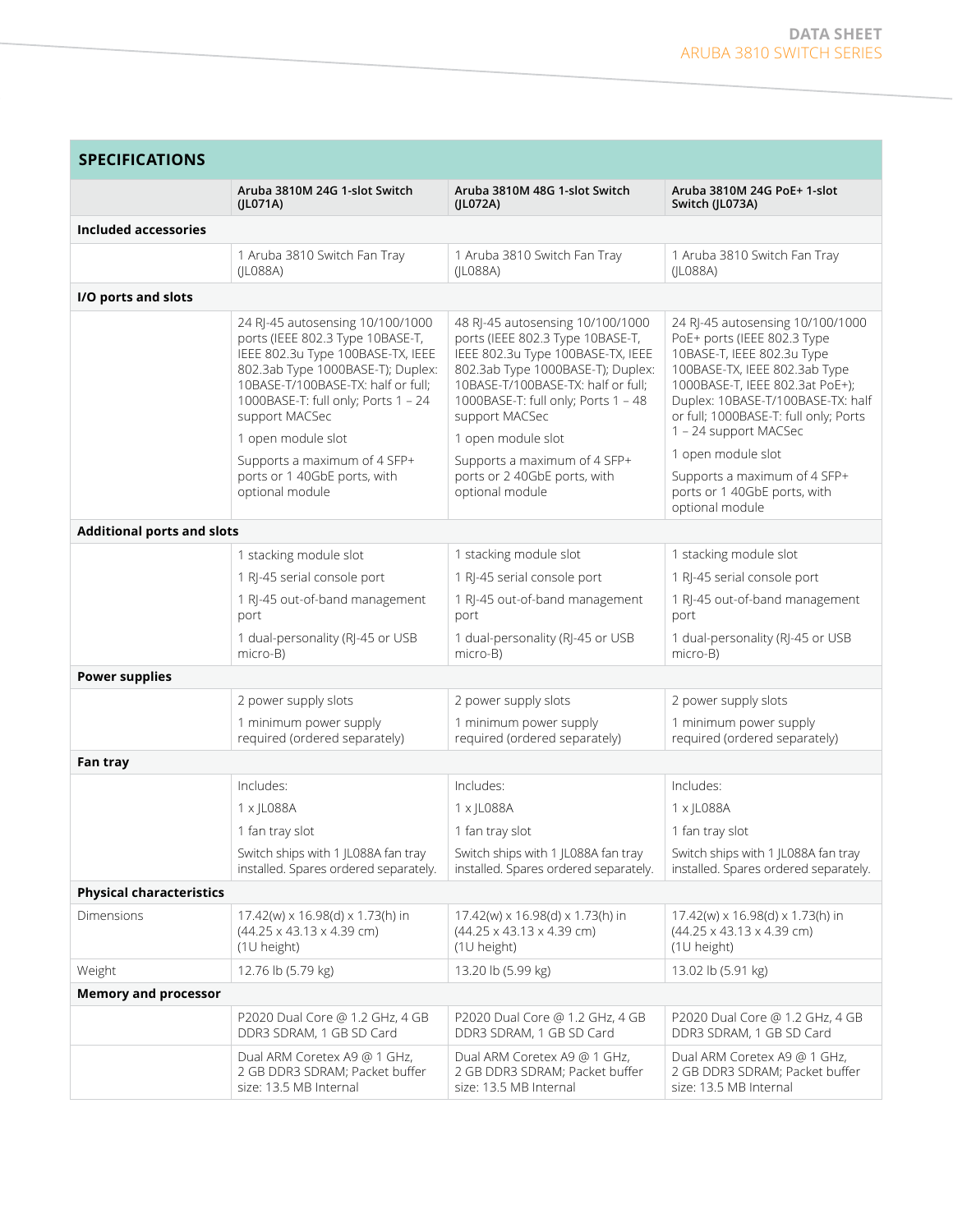| <b>SPECIFICATIONS</b>                     |                                                                                                                                                                                                                                                                                                                                                                             |                                                                                                                                                                                                                                                                                                                                                                                 |                                                                                                                                                                                                                                                                                                                                                                                 |
|-------------------------------------------|-----------------------------------------------------------------------------------------------------------------------------------------------------------------------------------------------------------------------------------------------------------------------------------------------------------------------------------------------------------------------------|---------------------------------------------------------------------------------------------------------------------------------------------------------------------------------------------------------------------------------------------------------------------------------------------------------------------------------------------------------------------------------|---------------------------------------------------------------------------------------------------------------------------------------------------------------------------------------------------------------------------------------------------------------------------------------------------------------------------------------------------------------------------------|
|                                           | Aruba 3810M 24G 1-slot Switch<br>(ILO71A)                                                                                                                                                                                                                                                                                                                                   | Aruba 3810M 48G 1-slot Switch<br>(JL072A)                                                                                                                                                                                                                                                                                                                                       | Aruba 3810M 24G PoE+ 1-slot<br>Switch (JL073A)                                                                                                                                                                                                                                                                                                                                  |
| <b>Mounting and enclosure</b>             |                                                                                                                                                                                                                                                                                                                                                                             |                                                                                                                                                                                                                                                                                                                                                                                 |                                                                                                                                                                                                                                                                                                                                                                                 |
|                                           | Mounts in an EIA-standard 19 in.<br>telco rack or equipment cabinet<br>(hardware included); Horizontal<br>surface mounting only                                                                                                                                                                                                                                             | Mounts in an EIA-standard 19 in.<br>telco rack or equipment cabinet<br>(hardware included); Horizontal<br>surface mounting only                                                                                                                                                                                                                                                 | Mounts in an EIA-standard 19 in.<br>telco rack or equipment cabinet<br>(hardware included); Horizontal<br>surface mounting only                                                                                                                                                                                                                                                 |
| Performance                               |                                                                                                                                                                                                                                                                                                                                                                             |                                                                                                                                                                                                                                                                                                                                                                                 |                                                                                                                                                                                                                                                                                                                                                                                 |
|                                           | IPv6 Ready Certified                                                                                                                                                                                                                                                                                                                                                        | IPv6 Ready Certified                                                                                                                                                                                                                                                                                                                                                            | IPv6 Ready Certified                                                                                                                                                                                                                                                                                                                                                            |
| 1000 Mb Latency                           | < 2.8 µs (FIFO 64-byte packets)                                                                                                                                                                                                                                                                                                                                             | < 2.8 µs (FIFO 64-byte packets)                                                                                                                                                                                                                                                                                                                                                 | < 2.8 µs (FIFO 64-byte packets)                                                                                                                                                                                                                                                                                                                                                 |
| 10 Gbps Latency                           | < 1.8 µs (FIFO 64-byte packets)                                                                                                                                                                                                                                                                                                                                             | < 1.8 µs (FIFO 64-byte packets)                                                                                                                                                                                                                                                                                                                                                 | < 1.8 µs (FIFO 64-byte packets)                                                                                                                                                                                                                                                                                                                                                 |
| 40 Gbps Latency                           | < 1.5 µs (FIFO 64-byte packets)                                                                                                                                                                                                                                                                                                                                             | < 1.5 µs (FIFO 64-byte packets)                                                                                                                                                                                                                                                                                                                                                 | < 1.5 µs (FIFO 64-byte packets)                                                                                                                                                                                                                                                                                                                                                 |
| Throughput                                | up to 95.2 Mpps (64-byte packets)                                                                                                                                                                                                                                                                                                                                           | up to 190.5 Mpps (64-byte packets)                                                                                                                                                                                                                                                                                                                                              | up to 95.2 Mpps (64-byte packets)                                                                                                                                                                                                                                                                                                                                               |
| Routing/Switching capacity                | 160 Gbps                                                                                                                                                                                                                                                                                                                                                                    | 320 Gbps                                                                                                                                                                                                                                                                                                                                                                        | 160 Gbps                                                                                                                                                                                                                                                                                                                                                                        |
| Switch fabric speed                       | 169 Gbps                                                                                                                                                                                                                                                                                                                                                                    | 338 Gbps                                                                                                                                                                                                                                                                                                                                                                        | 169 Gbps                                                                                                                                                                                                                                                                                                                                                                        |
| Routing table size                        | 10000 entries (IPv4),<br>5000 entries (IPv6)                                                                                                                                                                                                                                                                                                                                | 10000 entries (IPv4),<br>5000 entries (IPv6)                                                                                                                                                                                                                                                                                                                                    | 10000 entries (IPv4),<br>5000 entries (IPv6)                                                                                                                                                                                                                                                                                                                                    |
| MAC address table size                    | 64000 entries                                                                                                                                                                                                                                                                                                                                                               | 64000 entries                                                                                                                                                                                                                                                                                                                                                                   | 64000 entries                                                                                                                                                                                                                                                                                                                                                                   |
| <b>Environment</b>                        |                                                                                                                                                                                                                                                                                                                                                                             |                                                                                                                                                                                                                                                                                                                                                                                 |                                                                                                                                                                                                                                                                                                                                                                                 |
| Operating temperature                     | 32°F to 113°F (0°C to 45°C)                                                                                                                                                                                                                                                                                                                                                 | 32°F to 113°F (0°C to 45°C).                                                                                                                                                                                                                                                                                                                                                    | 32°F to 113°F (0°C to 45°C)                                                                                                                                                                                                                                                                                                                                                     |
| Operating relative<br>humidity            | 15% to 95% @ 104°F (40°C),<br>noncondensing                                                                                                                                                                                                                                                                                                                                 | 15% to 95% @ 104°F (40°C),<br>noncondensing                                                                                                                                                                                                                                                                                                                                     | 15% to 95% @ 104°F (40°C),<br>noncondensing                                                                                                                                                                                                                                                                                                                                     |
| Nonoperating/Storage<br>temperature       | -40°F to 158°F (-40°C to 70°C)                                                                                                                                                                                                                                                                                                                                              | -40°F to 158°F (-40°C to 70°C)                                                                                                                                                                                                                                                                                                                                                  | -40°F to 158°F (-40°C to 70°C)                                                                                                                                                                                                                                                                                                                                                  |
| Nonoperating/Storage<br>relative humidity | 15% to 90% @ 149°F (65°C),<br>noncondensing                                                                                                                                                                                                                                                                                                                                 | 15% to 90% @ 149°F (65°C),<br>noncondensing                                                                                                                                                                                                                                                                                                                                     | 15% to 90% @ 149°F (65°C),<br>noncondensing                                                                                                                                                                                                                                                                                                                                     |
| Altitude                                  | up to 10,000 ft (3 km)                                                                                                                                                                                                                                                                                                                                                      | up to 10,000 ft (3 km)                                                                                                                                                                                                                                                                                                                                                          | up to 10,000 ft (3 km)                                                                                                                                                                                                                                                                                                                                                          |
| Acoustic                                  | 64000 entries                                                                                                                                                                                                                                                                                                                                                               | 64000 entries                                                                                                                                                                                                                                                                                                                                                                   | 64000 entries                                                                                                                                                                                                                                                                                                                                                                   |
| Safety                                    |                                                                                                                                                                                                                                                                                                                                                                             |                                                                                                                                                                                                                                                                                                                                                                                 |                                                                                                                                                                                                                                                                                                                                                                                 |
|                                           | EN 60950/IEC 60950; UL 60950;<br>UL 60950-1; CAN/CSA 22.2 No.<br>60950; EN 60825; CSA 22.2<br>60950-1; EN62479:2010; EN<br>60950-1:2006 +A11:2009 +A1:2010<br>+A12:2011+A2:2013; EN 62368-1,<br>Ed. 2: IEC 60950-1:2005 Ed.2: Am<br>1:2009+A2:2013; IEC 60825:2007;<br>EN60850-1:2007/IEC 60825-1: 2007<br>Class1 Class 1 Laser Products/Laser<br>Klasse 1; UL 62368-1 Ed.2 | EN 60950/IEC 60950; UL 60950;<br>UL 60950-1; CAN/CSA 22.2 No.<br>60950; EN 60825; CSA 22.2<br>60950-1; EN62479:2010; EN<br>60950-1:2006 +A11:2009 +A1:2010<br>+A12:2011+A2:2013; EN 62368-1,<br>Ed. 2; IEC 60950-1:2005 Ed.2; Am<br>1:2009+A2:2013; IEC 60825:2007;<br>EN60850-1:2007 / IEC 60825-1:<br>2007 Class1 Class 1 Laser Products<br>/ Laser Klasse 1: UL 62368-1 Ed.2 | EN 60950/IEC 60950; UL 60950;<br>UL 60950-1; CAN/CSA 22.2 No.<br>60950; EN 60825; CSA 22.2<br>60950-1; EN62479:2010; EN<br>60950-1:2006 +A11:2009 +A1:2010<br>+A12:2011+A2:2013; EN 62368-1,<br>Ed. 2: IEC 60950-1:2005 Ed.2: Am<br>1:2009+A2:2013; IEC 60825:2007;<br>EN60850-1:2007 / IEC 60825-1:<br>2007 Class1 Class 1 Laser Products<br>/ Laser Klasse 1: UL 62368-1 Ed.2 |
| <b>Emissions</b>                          |                                                                                                                                                                                                                                                                                                                                                                             |                                                                                                                                                                                                                                                                                                                                                                                 |                                                                                                                                                                                                                                                                                                                                                                                 |
|                                           | FCC Class A; VCCI Class A; EN<br>55022/CISPR 22 Class A; EN 60950-<br>1:2006 +A11:2009 +A1:2010<br>+A12:2011+A2:2013                                                                                                                                                                                                                                                        | FCC Class A; VCCI Class A; EN<br>55022/CISPR 22 Class A; EN 60950-<br>1:2006 +A11:2009 +A1:2010<br>+A12:2011+A2:2013                                                                                                                                                                                                                                                            | FCC Class A; VCCI Class A; EN<br>55022/CISPR 22 Class A; EN 60950-<br>1:2006 +A11:2009 +A1:2010<br>+A12:2011+A2:2013                                                                                                                                                                                                                                                            |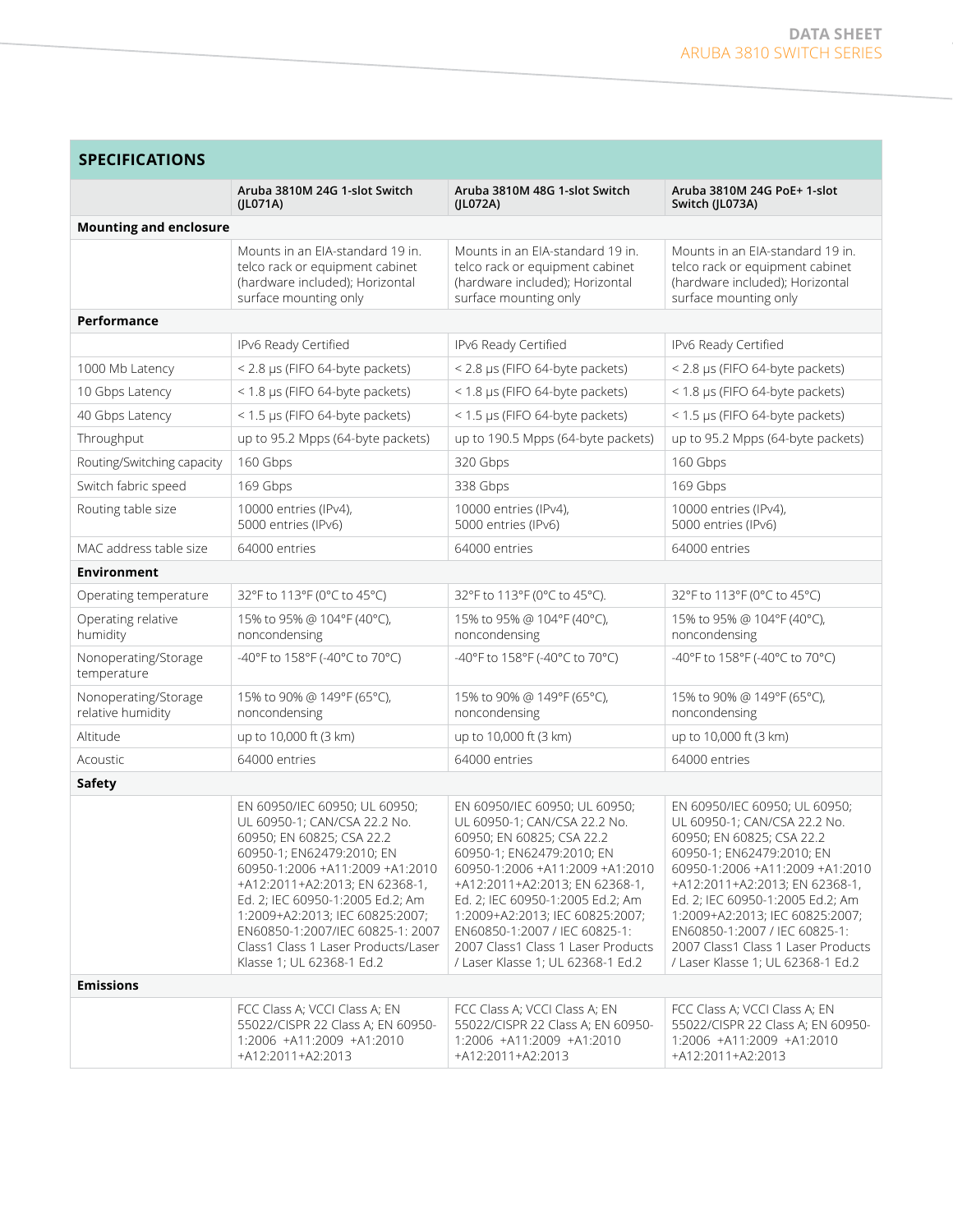the control of the control of

| <b>SPECIFICATIONS</b>             |                                                                                                                                                                                                                                                                                                              |                                                                                                                                                                                                                                                                                                              |                                                                                                                                                                                                                                                                                                              |  |
|-----------------------------------|--------------------------------------------------------------------------------------------------------------------------------------------------------------------------------------------------------------------------------------------------------------------------------------------------------------|--------------------------------------------------------------------------------------------------------------------------------------------------------------------------------------------------------------------------------------------------------------------------------------------------------------|--------------------------------------------------------------------------------------------------------------------------------------------------------------------------------------------------------------------------------------------------------------------------------------------------------------|--|
|                                   | Aruba 3810M 24G 1-slot Switch<br>(ILO71A)                                                                                                                                                                                                                                                                    | Aruba 3810M 48G 1-slot Switch<br>(ILO72A)                                                                                                                                                                                                                                                                    | Aruba 3810M 24G PoE+ 1-slot<br>Switch (JL073A)                                                                                                                                                                                                                                                               |  |
| <b>Immunity</b>                   |                                                                                                                                                                                                                                                                                                              |                                                                                                                                                                                                                                                                                                              |                                                                                                                                                                                                                                                                                                              |  |
| Generic                           | EN55022: 2010                                                                                                                                                                                                                                                                                                | EN55022: 2010                                                                                                                                                                                                                                                                                                | EN55022: 2010                                                                                                                                                                                                                                                                                                |  |
| EN                                | EN55024: 2010                                                                                                                                                                                                                                                                                                | EN55024: 2010                                                                                                                                                                                                                                                                                                | EN55024: 2010                                                                                                                                                                                                                                                                                                |  |
| <b>ESD</b>                        | IEC 61000-4-2                                                                                                                                                                                                                                                                                                | IEC 61000-4-2                                                                                                                                                                                                                                                                                                | IEC 61000-4-2                                                                                                                                                                                                                                                                                                |  |
| Radiated                          | IEC 61000-4-3; 3 V/m                                                                                                                                                                                                                                                                                         | IEC 61000-4-3; 3 V/m                                                                                                                                                                                                                                                                                         | IEC 61000-4-3; 3 V/m                                                                                                                                                                                                                                                                                         |  |
| EFT/Burst                         | IEC 61000-4-4; 1.0 kV (power line),<br>0.5 kV (signal line)                                                                                                                                                                                                                                                  | IEC 61000-4-4; 1.0 kV (power line),<br>0.5 kV (signal line)                                                                                                                                                                                                                                                  | IEC 61000-4-4; 1.0 kV (power line),<br>0.5 kV (signal line)                                                                                                                                                                                                                                                  |  |
| Surge                             | IEC 61000-4-5; 1 kV/2 kV AC                                                                                                                                                                                                                                                                                  | IEC 61000-4-5; 1 kV/2 kV AC                                                                                                                                                                                                                                                                                  | IEC 61000-4-5; 1 kV/2 kV AC                                                                                                                                                                                                                                                                                  |  |
| Conducted                         | IEC 61000-4-6; 3 V                                                                                                                                                                                                                                                                                           | IEC 61000-4-6; 3 V                                                                                                                                                                                                                                                                                           | IEC 61000-4-6; 3 V                                                                                                                                                                                                                                                                                           |  |
| Power frequency<br>magnetic field | IEC 61000-4-8; 1 A/m, 50 or 60 Hz                                                                                                                                                                                                                                                                            | IEC 61000-4-8; 1 A/m, 50 or 60 Hz                                                                                                                                                                                                                                                                            | IEC 61000-4-8; 1 A/m, 50 or 60 Hz                                                                                                                                                                                                                                                                            |  |
| Voltage dips and<br>interruptions | IEC 61000-4-11; >95% reductions, 0.5<br>period; 30% reduction, 25 periods                                                                                                                                                                                                                                    | IEC 61000-4-11; >95% reductions, 0.5<br>period; 30% reduction, 25 periods                                                                                                                                                                                                                                    | IEC 61000-4-11; >95% reductions, 0.5<br>period; 30% reduction, 25 periods                                                                                                                                                                                                                                    |  |
| <b>Harmonics</b>                  | EN61000-3-2:2006 +A1:2009<br>+A2:2009 Class A                                                                                                                                                                                                                                                                | EN61000-3-2:2006 +A1:2009<br>+A2:2009 Class A                                                                                                                                                                                                                                                                | EN61000-3-2:2006 +A1:2009<br>+A2:2009 Class A                                                                                                                                                                                                                                                                |  |
| Flicker                           | EN61000-3-3:2008                                                                                                                                                                                                                                                                                             | EN61000-3-3:2008                                                                                                                                                                                                                                                                                             | EN61000-3-3:2008                                                                                                                                                                                                                                                                                             |  |
| Management                        |                                                                                                                                                                                                                                                                                                              |                                                                                                                                                                                                                                                                                                              |                                                                                                                                                                                                                                                                                                              |  |
|                                   | Aruba AirWave Network Manage-<br>ment; IMC - Intelligent Management<br>Center; Command-line interface;<br>Web browser; Configuration menu;<br>Out-of-band management (RJ-45<br>Ethernet); In-line and out-of-band;<br>Out-of-band management (serial<br>RS-232c or micro usb)                                | Aruba AirWave Network Manage-<br>ment; IMC - Intelligent Management<br>Center; Command-line interface;<br>Web browser; Configuration menu;<br>Out-of-band management (RJ-45<br>Ethernet); In-line and out-of-band;<br>Out-of-band management (serial<br>RS-232c or micro usb)                                | Aruba AirWave Network Manage-<br>ment; IMC - Intelligent Management<br>Center; Command-line interface;<br>Web browser; Configuration menu;<br>Out-of-band management (RJ-45<br>Ethernet); In-line and out-of-band;<br>Out-of-band management (serial<br>RS-232c or micro usb)                                |  |
| <b>Services</b>                   |                                                                                                                                                                                                                                                                                                              |                                                                                                                                                                                                                                                                                                              |                                                                                                                                                                                                                                                                                                              |  |
|                                   | Refer to the Hewlett Packard<br>Enterprise website at<br>www.hpe.com/networking/services<br>for details on the service-level<br>descriptions and product numbers.<br>For details about services and<br>response times in your area, please<br>contact your local Hewlett Packard<br>Enterprise sales office. | Refer to the Hewlett Packard<br>Enterprise website at<br>www.hpe.com/networking/services<br>for details on the service-level<br>descriptions and product numbers.<br>For details about services and<br>response times in your area, please<br>contact your local Hewlett Packard<br>Enterprise sales office. | Refer to the Hewlett Packard<br>Enterprise website at<br>www.hpe.com/networking/services<br>for details on the service-level<br>descriptions and product numbers.<br>For details about services and<br>response times in your area, please<br>contact your local Hewlett Packard<br>Enterprise sales office. |  |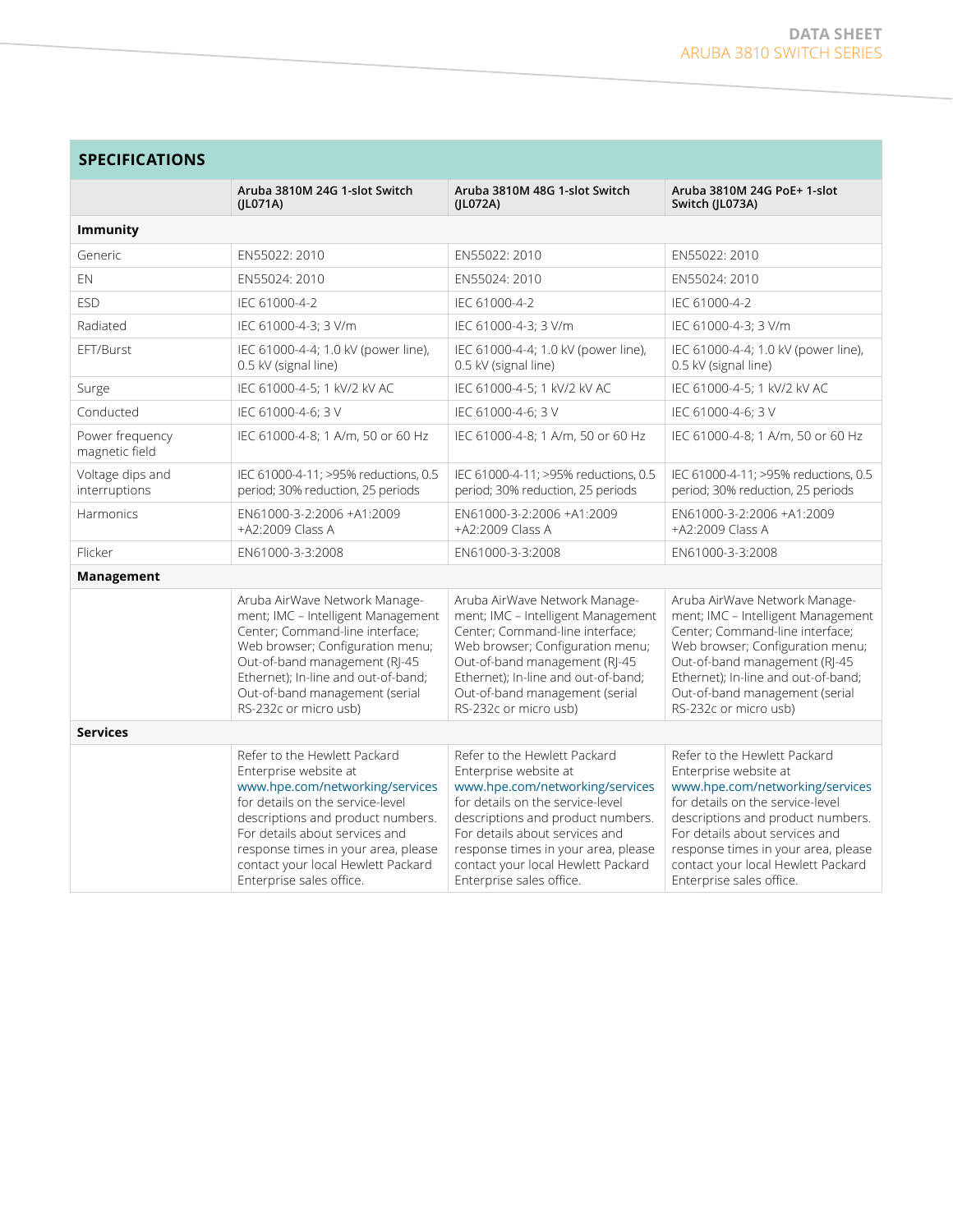| <b>SPECIFICATIONS</b>             |                                                                                                                                                                                                                                                                                                                                                                                   |                                                                                                                                                                                                                                              |                                                                                                                                                                                                                                                                                                                                                                                                                                                               |  |
|-----------------------------------|-----------------------------------------------------------------------------------------------------------------------------------------------------------------------------------------------------------------------------------------------------------------------------------------------------------------------------------------------------------------------------------|----------------------------------------------------------------------------------------------------------------------------------------------------------------------------------------------------------------------------------------------|---------------------------------------------------------------------------------------------------------------------------------------------------------------------------------------------------------------------------------------------------------------------------------------------------------------------------------------------------------------------------------------------------------------------------------------------------------------|--|
|                                   | Aruba 3810M 48G PoE+ 1-slot<br>Switch (JL074A)                                                                                                                                                                                                                                                                                                                                    | Aruba 3810M 16SFP+ 2-slot Switch<br>(JL075A)                                                                                                                                                                                                 | Aruba 3810M 40G 8 HPE Smart Rate<br>PoE+ 1-slot Switch (JL076A)                                                                                                                                                                                                                                                                                                                                                                                               |  |
| <b>Included accessories</b>       |                                                                                                                                                                                                                                                                                                                                                                                   |                                                                                                                                                                                                                                              |                                                                                                                                                                                                                                                                                                                                                                                                                                                               |  |
|                                   | 1 Aruba 3810 Switch Fan Tray<br>(JL088A)                                                                                                                                                                                                                                                                                                                                          | 1 Aruba 3810 Switch Fan Tray<br>( LO88A)                                                                                                                                                                                                     | 1 Aruba 3810 Switch Fan Tray<br>(IL088A)                                                                                                                                                                                                                                                                                                                                                                                                                      |  |
| I/O ports and slots               |                                                                                                                                                                                                                                                                                                                                                                                   |                                                                                                                                                                                                                                              |                                                                                                                                                                                                                                                                                                                                                                                                                                                               |  |
|                                   | 48 RJ-45 autosensing 10/100/1000<br>PoE+ ports (IEEE 802.3 Type<br>10BASE-T, IEEE 802.3u Type<br>100BASE-TX, IEEE 802.3ab Type<br>1000BASE-T, IEEE 802.3at PoE+);<br>Duplex: 10BASE-T/100BASE-TX: half<br>or full; 1000BASE-T: full only;<br>Ports 1 - 48 support MACSec<br>1 open module slot<br>Supports a maximum of 4 SFP+<br>ports or 2 40GbE ports, with<br>optional module | 16 SFP+ fixed 1000/10000 SFP+<br>ports; Duplex: 100BASE-TX: half or<br>full; 1000BASE-T: full only;<br>Ports 1 - 16 support MACSec<br>2 open module slots<br>Supports a maximum of 8 SFP+<br>ports or 2 40GbE ports, with<br>optional module | 40 RJ-45 autosensing 10/100/1000<br>PoE+ ports (IEEE 802.3 Type<br>10BASE-T, IEEE 802.3u Type<br>100BASE-TX, IEEE 802.3ab Type<br>1000BASE-T, IEEE 802.3at PoE+);<br>Duplex: 10BASE-T/100BASE-TX:<br>half or full; 1000BASE-T: full only;<br>Ports 1 - 40 support MACSec<br>8 RI-45 HP Smart Rate Multi-Gigabit<br>ports; Ports 1 - 8 support MACSec<br>1 open module slot<br>Supports a maximum of 4 SFP+<br>ports or 2 40GbE ports, with<br>optional module |  |
| <b>Additional ports and slots</b> |                                                                                                                                                                                                                                                                                                                                                                                   |                                                                                                                                                                                                                                              |                                                                                                                                                                                                                                                                                                                                                                                                                                                               |  |
|                                   | 1 stacking module slot<br>1 RJ-45 serial console port<br>1 RJ-45 out-of-band management<br>port<br>1 dual-personality (RJ-45 or<br>USB micro-B)                                                                                                                                                                                                                                   | 1 stacking module slot<br>1 RJ-45 serial console port<br>1 RJ-45 out-of-band management<br>port<br>1 dual-personality (RJ-45 or<br>USB micro-B)                                                                                              | 1 stacking module slot<br>1 RJ-45 serial console port<br>1 RJ-45 out-of-band management<br>port<br>1 dual-personality (RJ-45 or<br>USB micro-B)                                                                                                                                                                                                                                                                                                               |  |
| <b>Power supplies</b>             |                                                                                                                                                                                                                                                                                                                                                                                   |                                                                                                                                                                                                                                              |                                                                                                                                                                                                                                                                                                                                                                                                                                                               |  |
|                                   | 2 power supply slots<br>1 minimum power supply<br>required (ordered separately)                                                                                                                                                                                                                                                                                                   | 2 power supply slots<br>1 minimum power supply<br>required (ordered separately)                                                                                                                                                              | 2 power supply slots<br>1 minimum power supply<br>required (ordered separately)                                                                                                                                                                                                                                                                                                                                                                               |  |
| Fan tray                          |                                                                                                                                                                                                                                                                                                                                                                                   |                                                                                                                                                                                                                                              |                                                                                                                                                                                                                                                                                                                                                                                                                                                               |  |
|                                   | Includes:<br>$1 \times$ JL088A<br>1 fan tray slot<br>Switch ships with 1 JL088A fan tray<br>installed. Spares ordered separately.                                                                                                                                                                                                                                                 | Includes:<br>$1 \times$ JL088A<br>1 fan tray slot<br>Switch ships with 1 JL088A fan tray<br>installed. Spares ordered separately.                                                                                                            | Includes:<br>$1 \times$ JL088A<br>1 fan tray slot<br>Switch ships with 1 JL088A fan tray<br>installed. Spares ordered separately.                                                                                                                                                                                                                                                                                                                             |  |
| <b>Physical characteristics</b>   |                                                                                                                                                                                                                                                                                                                                                                                   |                                                                                                                                                                                                                                              |                                                                                                                                                                                                                                                                                                                                                                                                                                                               |  |
| Dimensions                        | 17.42(w) x 16.98(d) x 1.73(h) in<br>$(44.25 \times 43.13 \times 4.39$ cm)<br>(1U height)                                                                                                                                                                                                                                                                                          | 17.42(w) x 16.98(d) x 1.73(h) in<br>$(44.25 \times 43.13 \times 4.39$ cm)<br>(1U height)                                                                                                                                                     | 17.42(w) x 16.98(d) x 1.73(h) in<br>$(44.25 \times 43.13 \times 4.39$ cm)<br>(1U height)                                                                                                                                                                                                                                                                                                                                                                      |  |
| Weight                            | 13.62 lb (6.18 kg)                                                                                                                                                                                                                                                                                                                                                                | 13.28 lb (6.02 kg)                                                                                                                                                                                                                           | 13.61 lb (6.17 kg)                                                                                                                                                                                                                                                                                                                                                                                                                                            |  |
| <b>Memory and processor</b>       | P2020 Dual Core @ 1.2 GHz, 4 GB<br>DDR3 SDRAM, 1 GB SD Card                                                                                                                                                                                                                                                                                                                       | P2020 Dual Core @ 1.2 GHz, 4 GB<br>DDR3 SDRAM, 1 GB SD Card                                                                                                                                                                                  | P2020 Dual Core @ 1.2 GHz, 4 GB<br>DDR3 SDRAM, 1 GB SD Card                                                                                                                                                                                                                                                                                                                                                                                                   |  |
|                                   | Dual ARM Coretex A9 @ 1 GHz,<br>2 GB DDR3 SDRAM; Packet buffer<br>size: 13.5 MB Internal                                                                                                                                                                                                                                                                                          | Dual ARM Coretex A9 @ 1 GHz,<br>2 GB DDR3 SDRAM; Packet buffer<br>size: 13.5 MB Internal                                                                                                                                                     | Dual ARM Coretex A9 @ 1 GHz,<br>2 GB DDR3 SDRAM; Packet buffer<br>size: 13.5 MB Internal                                                                                                                                                                                                                                                                                                                                                                      |  |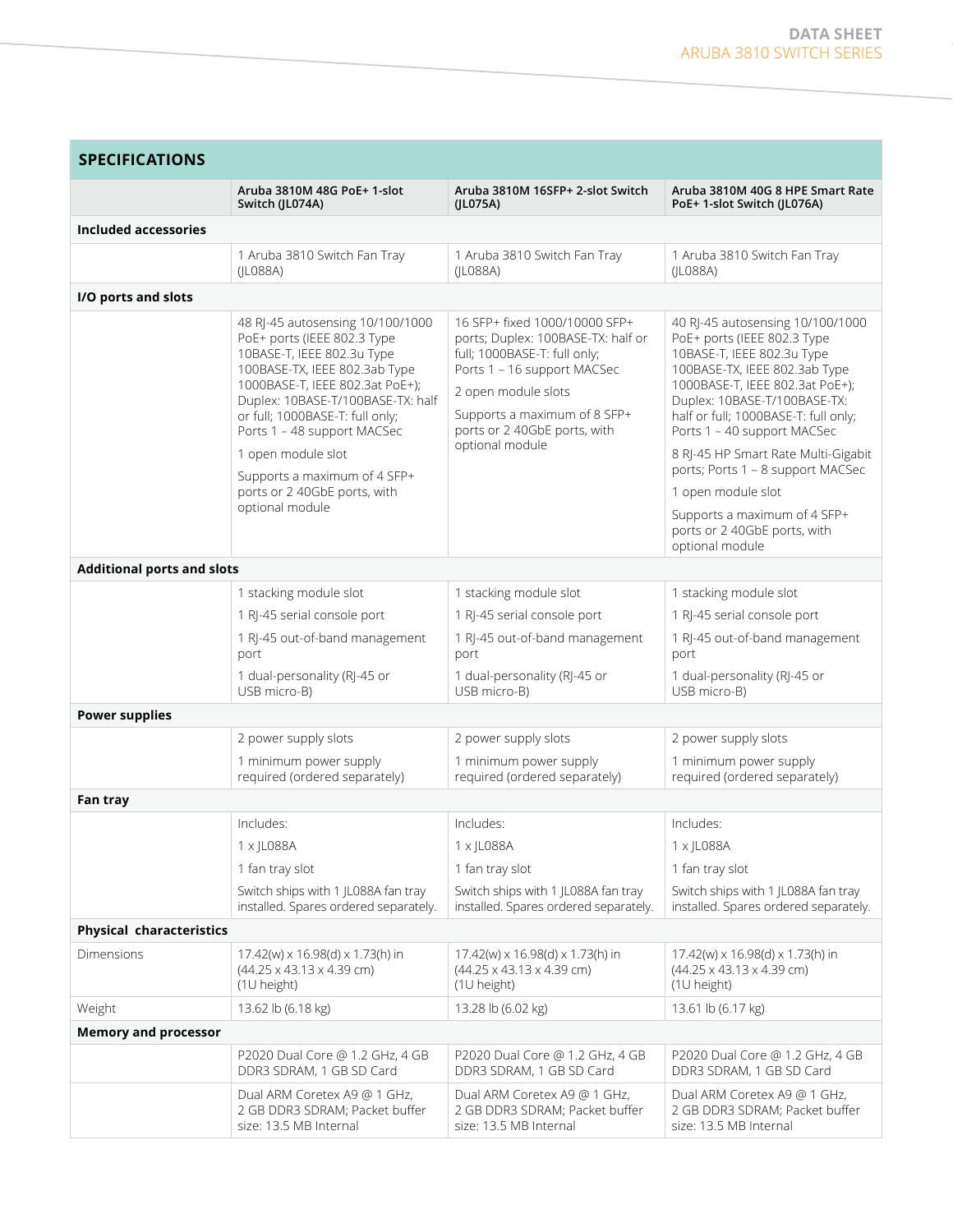| <b>SPECIFICATIONS</b>                     |                                                                                                                                                                                                                                                                                                                                                                             |                                                                                                                                                                                                                                                                                                                                                                             |                                                                                                                                                                                                                                                                                                                                                                             |  |
|-------------------------------------------|-----------------------------------------------------------------------------------------------------------------------------------------------------------------------------------------------------------------------------------------------------------------------------------------------------------------------------------------------------------------------------|-----------------------------------------------------------------------------------------------------------------------------------------------------------------------------------------------------------------------------------------------------------------------------------------------------------------------------------------------------------------------------|-----------------------------------------------------------------------------------------------------------------------------------------------------------------------------------------------------------------------------------------------------------------------------------------------------------------------------------------------------------------------------|--|
|                                           | Aruba 3810M 48G PoE+ 1-slot<br>Switch (JL074A)                                                                                                                                                                                                                                                                                                                              | Aruba 3810M 16SFP+ 2-slot Switch<br>(JL075A)                                                                                                                                                                                                                                                                                                                                | Aruba 3810M 40G 8 HPE Smart Rate<br>PoE+ 1-slot Switch (JL076A)                                                                                                                                                                                                                                                                                                             |  |
| <b>Mounting and enclosure</b>             |                                                                                                                                                                                                                                                                                                                                                                             |                                                                                                                                                                                                                                                                                                                                                                             |                                                                                                                                                                                                                                                                                                                                                                             |  |
|                                           | Mounts in an FIA-standard 19 in.<br>telco rack or equipment cabinet<br>(hardware included); Horizontal<br>surface mounting only                                                                                                                                                                                                                                             | Mounts in an EIA-standard 19 in.<br>telco rack or equipment cabinet<br>(hardware included); Horizontal<br>surface mounting only                                                                                                                                                                                                                                             | Mounts in an EIA-standard 19 in.<br>telco rack or equipment cabinet<br>(hardware included); Horizontal<br>surface mounting only                                                                                                                                                                                                                                             |  |
| Performance                               |                                                                                                                                                                                                                                                                                                                                                                             |                                                                                                                                                                                                                                                                                                                                                                             |                                                                                                                                                                                                                                                                                                                                                                             |  |
|                                           | IPv6 Ready Certified                                                                                                                                                                                                                                                                                                                                                        | IPv6 Ready Certified                                                                                                                                                                                                                                                                                                                                                        | IPv6 Ready Certified                                                                                                                                                                                                                                                                                                                                                        |  |
| 1000 Mb Latency                           | < 2.8 µs (FIFO 64-byte packets)                                                                                                                                                                                                                                                                                                                                             | < 2.8 µs (FIFO 64-byte packets)                                                                                                                                                                                                                                                                                                                                             | < 2.8 µs (FIFO 64-byte packets)                                                                                                                                                                                                                                                                                                                                             |  |
| 10 Gbps Latency                           | < 1.8 µs (FIFO 64-byte packets)                                                                                                                                                                                                                                                                                                                                             | < 1.8 µs (FIFO 64-byte packets)                                                                                                                                                                                                                                                                                                                                             | < 1.8 µs (FIFO 64-byte packets)                                                                                                                                                                                                                                                                                                                                             |  |
| 40 Gbps Latency                           | < 1.5 µs (FIFO 64-byte packets)                                                                                                                                                                                                                                                                                                                                             | < 1.5 µs (FIFO 64-byte packets)                                                                                                                                                                                                                                                                                                                                             | < 1.5 µs (FIFO 64-byte packets)                                                                                                                                                                                                                                                                                                                                             |  |
| Throughput                                | up to 190.5 Mpps (64-byte packets)                                                                                                                                                                                                                                                                                                                                          | up to 285.7 Mpps (64-byte packets)                                                                                                                                                                                                                                                                                                                                          | up to 273.8 Mpps (64-byte packets)                                                                                                                                                                                                                                                                                                                                          |  |
| Routing/Switching capacity                | 320 Gbps                                                                                                                                                                                                                                                                                                                                                                    | 480 Gbps                                                                                                                                                                                                                                                                                                                                                                    | 480 Gbps                                                                                                                                                                                                                                                                                                                                                                    |  |
| Switch fabric speed                       | 338 Gbps                                                                                                                                                                                                                                                                                                                                                                    | 508 Gbps                                                                                                                                                                                                                                                                                                                                                                    | 508 Gbps                                                                                                                                                                                                                                                                                                                                                                    |  |
| Routing table size                        | 10000 entries (IPv4),<br>5000 entries (IPv6)                                                                                                                                                                                                                                                                                                                                | 10000 entries (IPv4),<br>5000 entries (IPv6)                                                                                                                                                                                                                                                                                                                                | 10000 entries (IPv4),<br>5000 entries (IPv6)                                                                                                                                                                                                                                                                                                                                |  |
| MAC address table size                    | 64000 entries                                                                                                                                                                                                                                                                                                                                                               | 64000 entries                                                                                                                                                                                                                                                                                                                                                               | 64000 entries                                                                                                                                                                                                                                                                                                                                                               |  |
| <b>Environment</b>                        |                                                                                                                                                                                                                                                                                                                                                                             |                                                                                                                                                                                                                                                                                                                                                                             |                                                                                                                                                                                                                                                                                                                                                                             |  |
| Operating temperature                     | 32°F to 113°F (0°C to 45°C)                                                                                                                                                                                                                                                                                                                                                 | 32°F to 113°F (0°C to 45°C)                                                                                                                                                                                                                                                                                                                                                 | 32°F to 113°F (0°C to 45°C)                                                                                                                                                                                                                                                                                                                                                 |  |
| Operating relative<br>humidity            | 15% to 95% @ 104°F (40°C),<br>noncondensing                                                                                                                                                                                                                                                                                                                                 | 15% to 95% @ 104°F (40°C),<br>noncondensing                                                                                                                                                                                                                                                                                                                                 | 15% to 95% @ 104°F (40°C),<br>noncondensing                                                                                                                                                                                                                                                                                                                                 |  |
| Nonoperating/Storage<br>temperature       | -40°F to 158°F (-40°C to 70°C)                                                                                                                                                                                                                                                                                                                                              | -40°F to 158°F (-40°C to 70°C)                                                                                                                                                                                                                                                                                                                                              | -40°F to 158°F (-40°C to 70°C)                                                                                                                                                                                                                                                                                                                                              |  |
| Nonoperating/Storage<br>relative humidity | 15% to 90% @ 149°F (65°C),<br>noncondensing                                                                                                                                                                                                                                                                                                                                 | 15% to 90% @ 149°F (65°C),<br>noncondensing                                                                                                                                                                                                                                                                                                                                 | 15% to 90% @ 149°F (65°C),<br>noncondensing                                                                                                                                                                                                                                                                                                                                 |  |
| Altitude                                  | up to 10,000 ft (3 km)                                                                                                                                                                                                                                                                                                                                                      | up to 10,000 ft (3 km)                                                                                                                                                                                                                                                                                                                                                      | up to 10,000 ft (3 km)                                                                                                                                                                                                                                                                                                                                                      |  |
| Acoustic                                  | Power: 42 dB, Pressure: 26 dB                                                                                                                                                                                                                                                                                                                                               | Power: 39 dB, Pressure: 22.3 dB                                                                                                                                                                                                                                                                                                                                             | Power: 45 dB, Pressure: 27.9 dB                                                                                                                                                                                                                                                                                                                                             |  |
| <b>Safety</b>                             |                                                                                                                                                                                                                                                                                                                                                                             |                                                                                                                                                                                                                                                                                                                                                                             |                                                                                                                                                                                                                                                                                                                                                                             |  |
|                                           | EN 60950/IEC 60950; UL 60950;<br>UL 60950-1; CAN/CSA 22.2 No.<br>60950; EN 60825; CSA 22.2<br>60950-1; EN62479:2010; EN<br>60950-1:2006 +A11:2009 +A1:2010<br>+A12:2011+A2:2013; EN 62368-1,<br>Ed. 2; IEC 60950-1:2005 Ed.2; Am<br>1:2009+A2:2013; IEC 60825:2007;<br>EN60850-1:2007/IEC 60825-1: 2007<br>Class1 Class 1 Laser Products/Laser<br>Klasse 1; UL 62368-1 Ed.2 | EN 60950/IEC 60950; UL 60950;<br>UL 60950-1; CAN/CSA 22.2 No.<br>60950; EN 60825; CSA 22.2<br>60950-1; EN62479:2010; EN<br>60950-1:2006 +A11:2009 +A1:2010<br>+A12:2011+A2:2013; EN 62368-1,<br>Ed. 2; IEC 60950-1:2005 Ed.2; Am<br>1:2009+A2:2013; IEC 60825:2007;<br>EN60850-1:2007/IEC 60825-1: 2007<br>Class1 Class 1 Laser Products/Laser<br>Klasse 1; UL 62368-1 Ed.2 | EN 60950/IEC 60950; UL 60950;<br>UL 60950-1; CAN/CSA 22.2 No.<br>60950; EN 60825; CSA 22.2<br>60950-1; EN62479:2010; EN<br>60950-1:2006 +A11:2009 +A1:2010<br>+A12:2011+A2:2013; EN 62368-1,<br>Ed. 2; IEC 60950-1:2005 Ed.2; Am<br>1:2009+A2:2013; IEC 60825:2007;<br>EN60850-1:2007/IEC 60825-1: 2007<br>Class1 Class 1 Laser Products/Laser<br>Klasse 1; UL 62368-1 Ed.2 |  |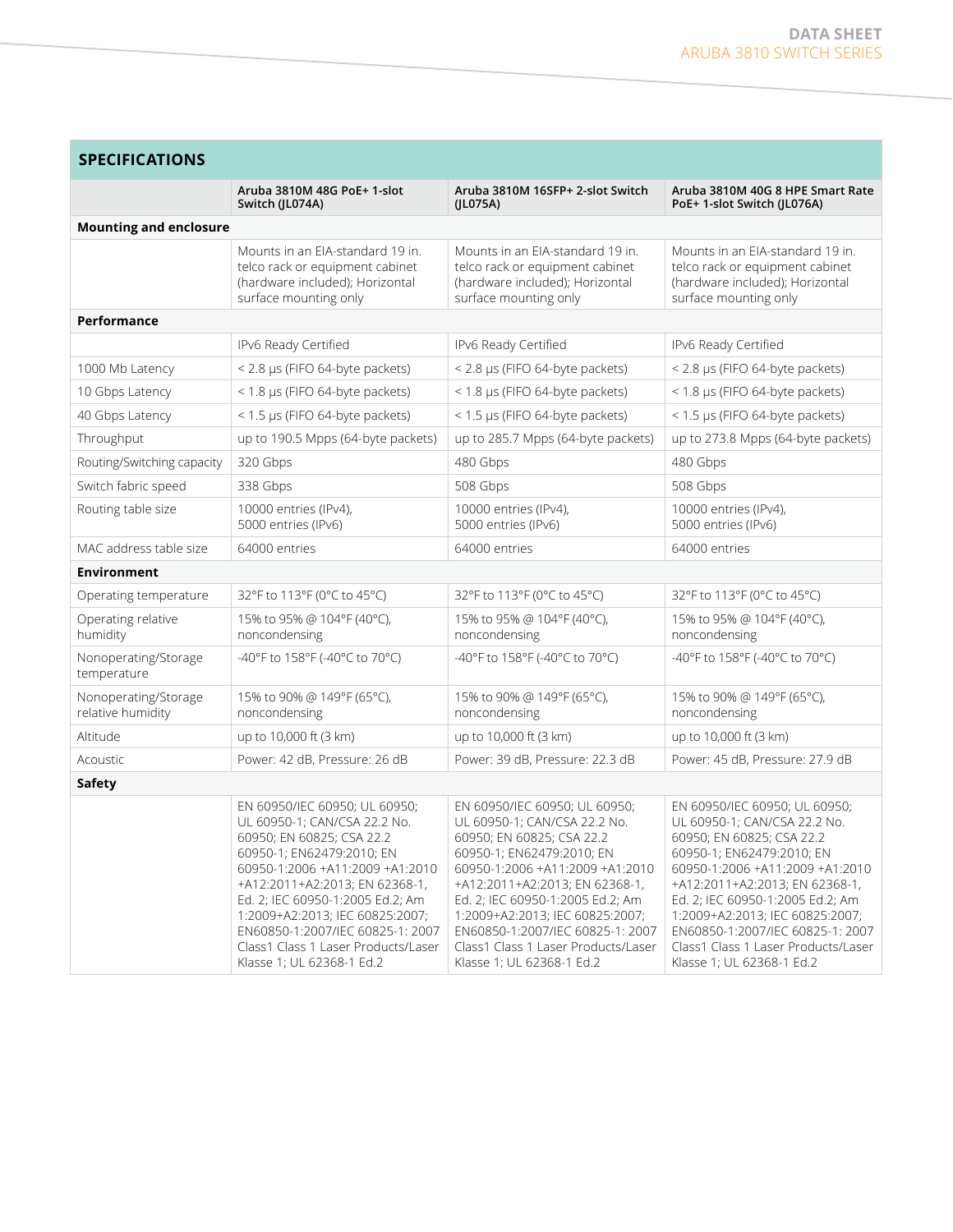the control of the control of the control of

| <b>SPECIFICATIONS</b>             |                                                                                                                                                                                                                                                                                                              |                                                                                                                                                                                                                                                                                                              |                                                                                                                                                                                                                                                                                                              |  |
|-----------------------------------|--------------------------------------------------------------------------------------------------------------------------------------------------------------------------------------------------------------------------------------------------------------------------------------------------------------|--------------------------------------------------------------------------------------------------------------------------------------------------------------------------------------------------------------------------------------------------------------------------------------------------------------|--------------------------------------------------------------------------------------------------------------------------------------------------------------------------------------------------------------------------------------------------------------------------------------------------------------|--|
|                                   | Aruba 3810M 48G PoE+ 1-slot<br>Switch (JL074A)                                                                                                                                                                                                                                                               | Aruba 3810M 16SFP+ 2-slot Switch<br>(JL075A)                                                                                                                                                                                                                                                                 | Aruba 3810M 40G 8 HPE Smart Rate<br>PoE+ 1-slot Switch (JL076A)                                                                                                                                                                                                                                              |  |
| <b>Emissions</b>                  |                                                                                                                                                                                                                                                                                                              |                                                                                                                                                                                                                                                                                                              |                                                                                                                                                                                                                                                                                                              |  |
|                                   | FCC Class A; VCCI Class A; EN<br>55022/CISPR 22 Class A; EN 60950-<br>1:2006 +A11:2009 +A1:2010<br>+A12:2011+A2:2013                                                                                                                                                                                         | FCC Class A; VCCI Class A; EN<br>55022/CISPR 22 Class A; EN 60950-<br>1:2006 +A11:2009 +A1:2010<br>+A12:2011+A2:2013                                                                                                                                                                                         | FCC Class A; VCCI Class A; EN<br>55022/CISPR 22 Class A; EN 60950-<br>1:2006 +A11:2009 +A1:2010<br>+A12:2011+A2:2013                                                                                                                                                                                         |  |
| <b>Immunity</b>                   |                                                                                                                                                                                                                                                                                                              |                                                                                                                                                                                                                                                                                                              |                                                                                                                                                                                                                                                                                                              |  |
| Generic                           | EN55022: 2010                                                                                                                                                                                                                                                                                                | EN55022: 2010                                                                                                                                                                                                                                                                                                | EN55022: 2010                                                                                                                                                                                                                                                                                                |  |
| EN                                | EN55024: 2010                                                                                                                                                                                                                                                                                                | FN55024: 2010                                                                                                                                                                                                                                                                                                | FN55024: 2010                                                                                                                                                                                                                                                                                                |  |
| <b>ESD</b>                        | IEC 61000-4-2                                                                                                                                                                                                                                                                                                | IEC 61000-4-2                                                                                                                                                                                                                                                                                                | IEC 61000-4-2                                                                                                                                                                                                                                                                                                |  |
| Radiated                          | IEC 61000-4-3; 3 V/m                                                                                                                                                                                                                                                                                         | IEC 61000-4-3; 3 V/m                                                                                                                                                                                                                                                                                         | IEC 61000-4-3; 3 V/m                                                                                                                                                                                                                                                                                         |  |
| EFT/Burst                         | IEC 61000-4-4; 1.0 kV (power line),<br>0.5 kV (signal line)                                                                                                                                                                                                                                                  | IEC 61000-4-4; 1.0 kV (power line),<br>0.5 kV (signal line)                                                                                                                                                                                                                                                  | IEC 61000-4-4; 1.0 kV (power line),<br>0.5 kV (signal line)                                                                                                                                                                                                                                                  |  |
| Surge                             | IEC 61000-4-5; 1 kV/2 kV AC                                                                                                                                                                                                                                                                                  | IEC 61000-4-5; 1 kV/2 kV AC                                                                                                                                                                                                                                                                                  | IEC 61000-4-5; 1 kV/2 kV AC                                                                                                                                                                                                                                                                                  |  |
| Conducted                         | IEC 61000-4-6; 3 V                                                                                                                                                                                                                                                                                           | IEC 61000-4-6; 3 V                                                                                                                                                                                                                                                                                           | IEC 61000-4-6; 3 V                                                                                                                                                                                                                                                                                           |  |
| Power frequency<br>magnetic field | IEC 61000-4-8; 1 A/m, 50 or 60 Hz                                                                                                                                                                                                                                                                            | IEC 61000-4-8; 1 A/m, 50 or 60 Hz                                                                                                                                                                                                                                                                            | IEC 61000-4-8; 1 A/m, 50 or 60 Hz                                                                                                                                                                                                                                                                            |  |
| Voltage dips and<br>interruptions | IEC 61000-4-11; >95% reductions, 0.5<br>period; 30% reduction, 25 periods                                                                                                                                                                                                                                    | IEC 61000-4-11; >95% reductions, 0.5<br>period; 30% reduction, 25 periods                                                                                                                                                                                                                                    | IEC 61000-4-11; >95% reductions, 0.5<br>period; 30% reduction, 25 periods                                                                                                                                                                                                                                    |  |
| Harmonics                         | EN61000-3-2:2006 +A1:2009<br>+A2:2009 Class A                                                                                                                                                                                                                                                                | EN61000-3-2:2006 +A1:2009<br>+A2:2009 Class A                                                                                                                                                                                                                                                                | EN61000-3-2:2006 +A1:2009<br>+A2:2009 Class A                                                                                                                                                                                                                                                                |  |
| Flicker                           | EN61000-3-3:2008                                                                                                                                                                                                                                                                                             | EN61000-3-3:2008                                                                                                                                                                                                                                                                                             | EN61000-3-3:2008                                                                                                                                                                                                                                                                                             |  |
| Management                        |                                                                                                                                                                                                                                                                                                              |                                                                                                                                                                                                                                                                                                              |                                                                                                                                                                                                                                                                                                              |  |
|                                   | Aruba AirWave Network Manage-<br>ment; IMC - Intelligent Management<br>Center; Command-line interface;<br>Web browser; Configuration menu;<br>Out-of-band management (RJ-45<br>Ethernet); In-line and out-of-band;<br>Out-of-band management (serial<br>RS-232c or micro usb)                                | Aruba AirWave Network Manage-<br>ment; IMC - Intelligent Management<br>Center; Command-line interface;<br>Web browser; Configuration menu;<br>Out-of-band management (RJ-45<br>Ethernet); In-line and out-of-band;<br>Out-of-band management (serial<br>RS-232c or micro usb)                                | Aruba AirWave Network Manage-<br>ment; IMC - Intelligent Management<br>Center; Command-line interface;<br>Web browser; Configuration menu;<br>Out-of-band management (RJ-45<br>Ethernet); In-line and out-of-band;<br>Out-of-band management (serial<br>RS-232c or micro usb)                                |  |
| <b>Services</b>                   |                                                                                                                                                                                                                                                                                                              |                                                                                                                                                                                                                                                                                                              |                                                                                                                                                                                                                                                                                                              |  |
|                                   | Refer to the Hewlett Packard<br>Enterprise website at<br>www.hpe.com/networking/services<br>for details on the service-level<br>descriptions and product numbers.<br>For details about services and<br>response times in your area, please<br>contact your local Hewlett Packard<br>Enterprise sales office. | Refer to the Hewlett Packard<br>Enterprise website at<br>www.hpe.com/networking/services<br>for details on the service-level<br>descriptions and product numbers.<br>For details about services and<br>response times in your area, please<br>contact your local Hewlett Packard<br>Enterprise sales office. | Refer to the Hewlett Packard<br>Enterprise website at<br>www.hpe.com/networking/services<br>for details on the service-level<br>descriptions and product numbers.<br>For details about services and<br>response times in your area, please<br>contact your local Hewlett Packard<br>Enterprise sales office. |  |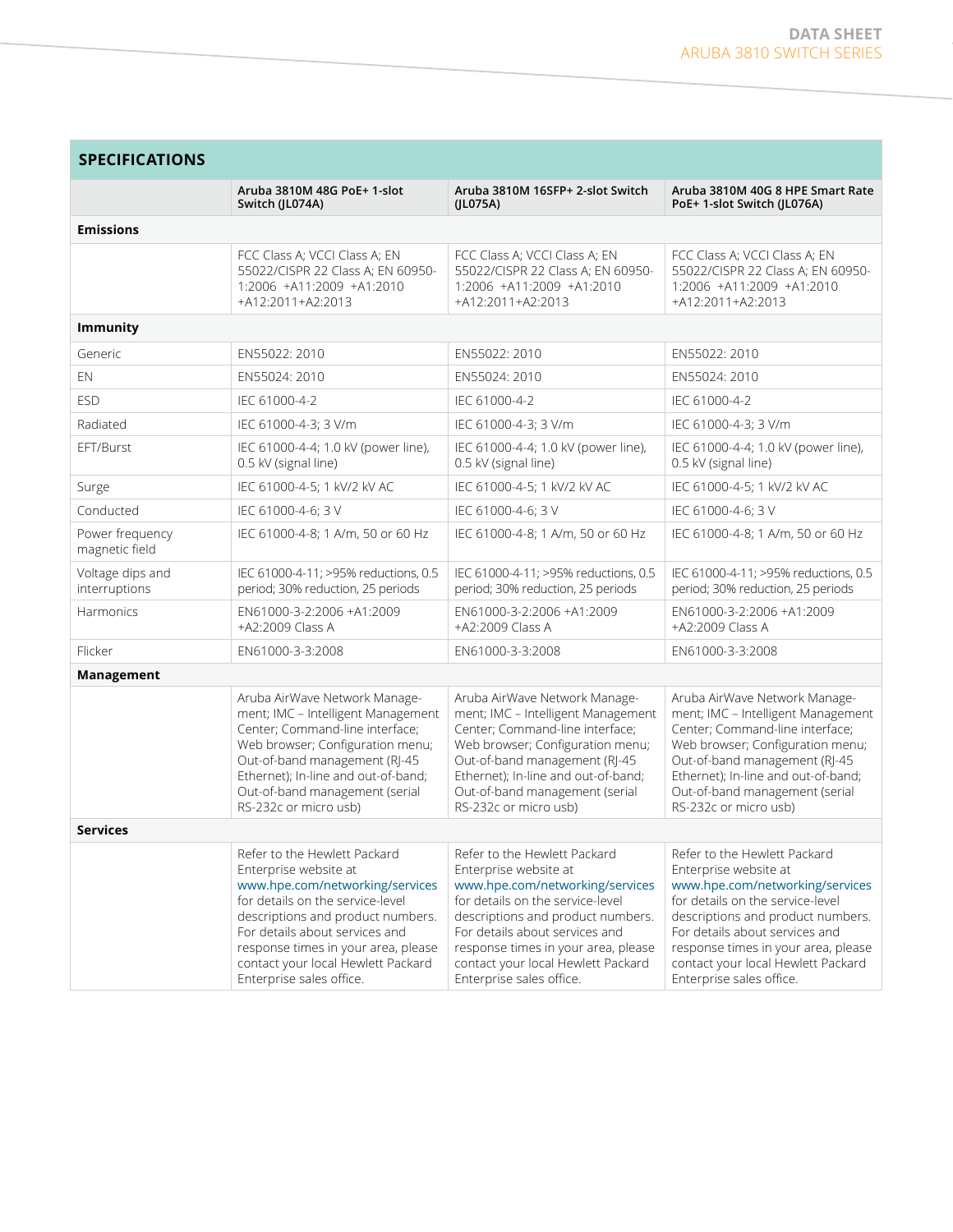# **STANDARDS AND PROTOCOLS (APPLIES TO ALL PRODUCTS IN SERIES)**

#### **BGP**

- RFC 1997 BGP Communities Attribute
- RFC 2918 Route Refresh Capability
- RFC 4271 A Border Gateway Protocol 4 (BGP-4)
- RFC 4456 BGP Route Reflection: An Alternative to Full Mesh Internal BGP (IBGP)
- RFC 4724 Graceful Restart Mechanism for BGP
- RFC 5492 Capabilities Advertisement with BGP-4

## **Denial of service protection**

• CPU DoS Protection

#### **Device management**

- RFC 1591 DNS (client)
- HTML and telnet management

# **General protocols**

- IEEE 802.1ad Q-in-Q
- IEEE 802.1AX-2008 Link Aggregation
- IEEE 802.1D MAC Bridges
- IEEE 802.1p Priority
- IEEE 802.1Q VLANs
- IEEE 802.1s Multiple Spanning Trees
- IEEE 802.1v VLAN classification by Protocol and Port
- IEEE 802.1w Rapid Reconfiguration of Spanning Tree
- IEEE 802.3ad Link Aggregation Control Protocol (LACP)
- IEEE 802.3af Power over Ethernet
- IEEE 802.3x Flow Control
- RFC 768 UDP
- RFC 783 TFTP Protocol (revision 2)
- RFC 792 ICMP
- RFC 793 TCP
- RFC 826 ARP
- RFC 854 TELNET
- RFC 868 Time Protocol
- RFC 951 BOOTP
- RFC 1058 RIPv1
- RFC 1350 TFTP Protocol (revision 2)
- RFC 1519 CIDR
- RFC 1542 BOOTP Extensions
- RFC 1918 Address Allocation for Private Internet
- RFC 2030 Simple Network Time Protocol (SNTP) v4
- RFC 2131 DHCP
- RFC 2453 RIPv2
- RFC 2548 (MS-RAS-Vendor only)
- RFC 3046 DHCP Relay Agent Information Option
- RFC 3576 Ext to RADIUS (CoA only)
- RFC 3768 VRRP
- RFC 4675 RADIUS VLAN & Priority
- RFC 5798 VRRP (exclude Accept Mode and sub-sec timer)
- RFC 5880 Bidirectional Forwarding Detection
- RFC 5905 Network Time Protocol Version 4: Protocol and
- Algorithms Specification
- UDLD (Uni-directional Link Detection)

#### **IP multicast**

- RFC 3376 IGMPv3
- RFC 3973 PIM Dense Mode
- RFC 4601 PIM

#### **IPv6**

- RFC 1981 IPv6 Path MTU Discovery
- RFC 2080 RIPng for IPv6
- RFC 2081 RIPng Protocol Applicability Statement
- RFC 2082 RIP-2 MD5
- RFC 2375 IPv6 Multicast Address Assignments
- RFC 2460 IPv6 Specification
- RFC 2464 Transmission of IPv6 over Ethernet Networks
- RFC 2710 Multicast Listener Discovery (MLD) for IPv6
- RFC 2925 Definitions of Managed Objects for Remote Ping, Traceroute, and Lookup Operations (Ping only)
- RFC 3019 MLDv1 MIB
- RFC 3315 DHCPv6 (client only)
- RFC 3484 Default Address Selection for IPv6
- RFC 3587 IPv6 Global Unicast Address Format
- RFC 3596 DNS Extension for IPv6
- RFC 3810 MLDv2 (host joins only)
- RFC 4022 MIB for TCP
- RFC 4087 IP Tunnel MIB
- RFC 4113 MIB for UDP
- RFC 4213 Basic Transition Mechanisms for IPv6 Hosts and Routers
- RFC 4251 SSHv6 Architecture
- RFC 4252 SSHv6 Authentication
- RFC 4253 SSHv6 Transport Layer
- RFC 4254 SSHv6 Connection
- RFC 4291 IP Version 6 Addressing Architecture
- RFC 4293 MIB for IP
- RFC 4294 IPv6 Node Requirements
- RFC 4419 Key Exchange for SSH
- RFC 4443 ICMPv6
- RFC 4541 IGMP & MLD Snooping Switch
- RFC 4861 IPv6 Neighbor Discovery
- RFC 4862 IPv6 Stateless Address Auto-configuration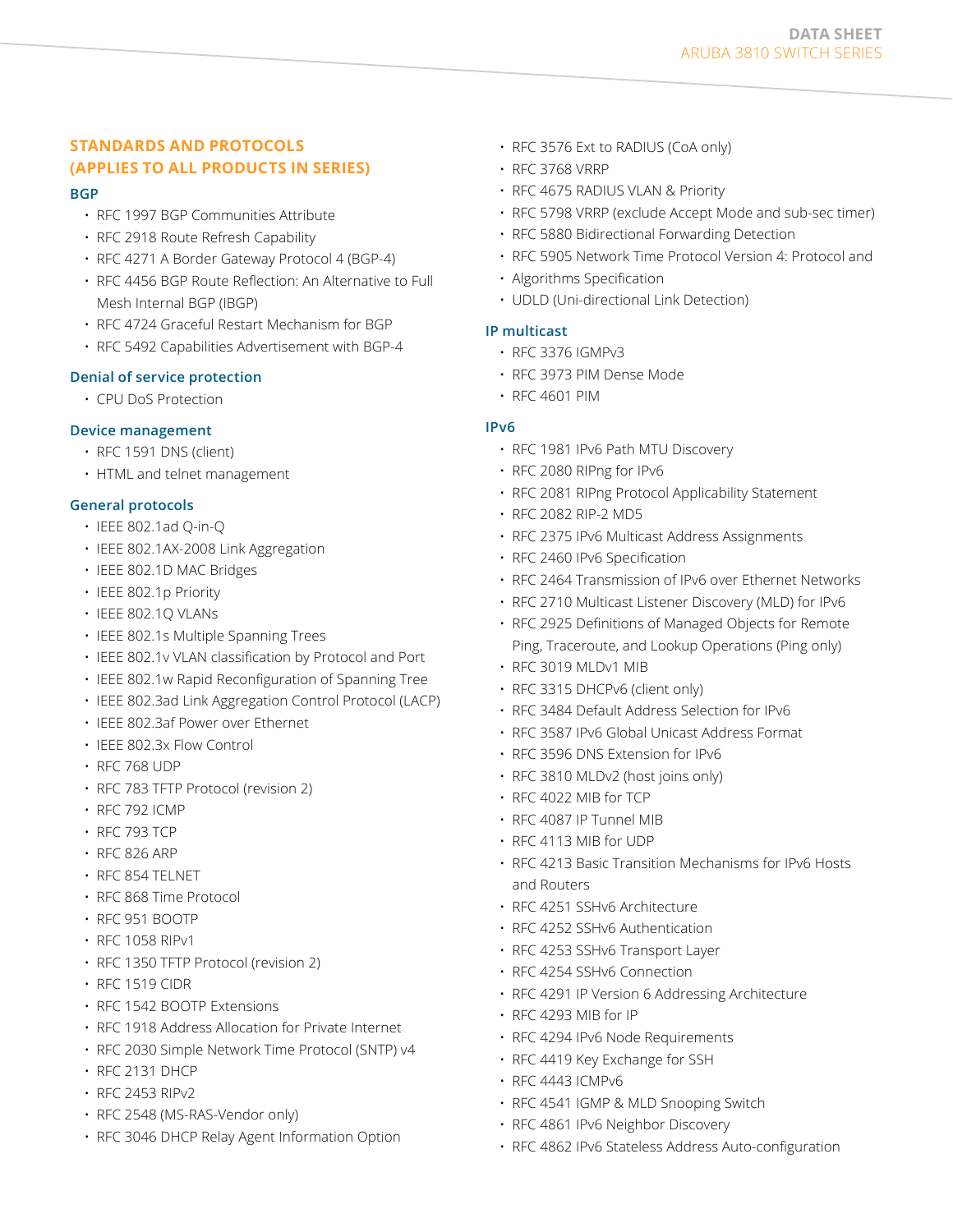- RFC 5095 Deprecation of Type 0 Routing Headers in IPv6
- RFC 5340 OSPFv3 for IPv6
- RFC 5453 Reserved IPv6 Interface Identifiers
- RFC 5519 Multicast Group Membership Discovery MIB (MLDv2 only)
- RFC 5722 Handling of Overlapping IPv6 Fragments
- RFC 6620 FCFS SAVI
- draft-ietf-savi-mix

# **MIBs**

- IEEE 802.1ap (MSTP and STP MIB's only)
- IEEE 8021-Bridge-MIB (2008)
- IEEE 8021-Q-Bridge-MIB (2008)
- RFC 1155 Structure & ID of Mgmt Info for TCP/IP Internets
- RFC 1213 MIB II
- RFC 1493 Bridge MIB
- RFC 1724 RIPv2 MIB
- RFC 1850 OSPFv2 MIB
- RFC 2021 RMONv2 MIB
- RFC 2096 IP Forwarding Table MIB
- RFC 2578 Structure of Management Information Version 2 (SMIv2)
- RFC 2613 SMON MIB
- RFC 2618 RADIUS Client MIB
- RFC 2620 RADIUS Accounting MIB
- RFC 2665 Ethernet-Like-MIB
- RFC 2668 802.3 MAU MIB
- RFC 2674 802.1p and IEEE 802.1Q Bridge MIB
- RFC 2737 Entity MIB (Version 2)
- RFC 2787 VRRP MIB
- RFC 2863 The Interfaces Group MIB
- RFC 2925 Ping MIB
- RFC 2932 IP (Multicast Routing MIB)
- RFC 2933 IGMP MIB
- RFC 4836 Managed Objects for 802.3 Medium Attachment Units (MAU)
- RFC 7331 BFD MIB

# **Network management**

- IEEE 802.1AB Link Layer Discovery Protocol (LLDP)
- RFC 2819 Four groups of RMON: 1 (statistics), 2 (history), 3 (alarm) and 9 (events)
- RFC 3176 sFlow
- RFC 5424 Syslog Protocol
- ANSI/TIA-1057 LLDP Media Endpoint Discovery (LLDP-MED)
- SNMPv1/v2c/v3
- XRMON

#### **OSPF**

- RFC 2328 OSPFv2
- RFC 3101 OSPF NSSA
- RFC 3623 Graceful OSPF Restart (Unplanned Outages only)
- RFC 5340 OSPFv3 for IPv6

## **QoS/CoS**

- RFC 2474 DiffServ Precedence, including 8 queues/port
- RFC 2597 DiffServ Assured Forwarding (AF)
- RFC 2598 DiffServ Expedited Forwarding (EF)

# **Security**

- IEEE 802.1X Port Based Network Access Control
- RFC 1492 TACACS+
- RFC 2865 RADIUS (client only)
- RFC 2866 RADIUS Accounting
- RFC 3579 RADIUS Support For Extensible Authentication Protocol (EAP)
- Secure Sockets Layer (SSL)
- SSHv2 Secure Shell

# **ARUBA 3810 SWITCH SERIES ACCESSORIES**

# **Modules**

- Aruba 3810M 4-port Stacking Module (JL084A)
- Aruba 3810M 4SFP+ Module (JL083A)
- Aruba 3810M 1QSFP+ 40GbE Module (JL078A)
- Aruba 3810M 2QSFP+ 40GbE Module (JL079A)

# **Transceivers**

- HP X111 100M SFP LC FX Transceiver (J9054C)
- HP X121 1G SFP LC SX Transceiver (J4858C)
- HP X121 1G SFP LC LX Transceiver (J4859C)
- HP X121 1G SFP LC LH Transceiver (J4860C)
- HP X121 1G SFP RJ45 T Transceiver (J8177C)
- HP X122 1G SFP LC BX-D Transceiver (J9142B)
- HP X122 1G SFP LC BX-U Transceiver (J9143B)
- HP X132 10G SFP+ LC SR Transceiver (J9150A)
- HP X132 10G SFP+ LC LR Transceiver (J9151A)
- HP X132 10G SFP+ LC LRM Transceiver (J9152A)
- HP X132 10G SFP+ LC ER Transceiver (J9153A)
- HP X142 40G QSFP+ MPO SR4 Transceiver (JH231A)
- HP X142 40G QSFP+ MPO CSR4 300M Transceiver (JH233A) HP X142 40G QSFP+ LC LR4 SM Transceiver (JH232A)
- HP X242 10G SFP+ to SFP+ 1m Direct Attach Copper Cable (J9281B)
- HP X242 10G SFP+ to SFP+ 3m Direct Attach Copper Cable (J9283B)